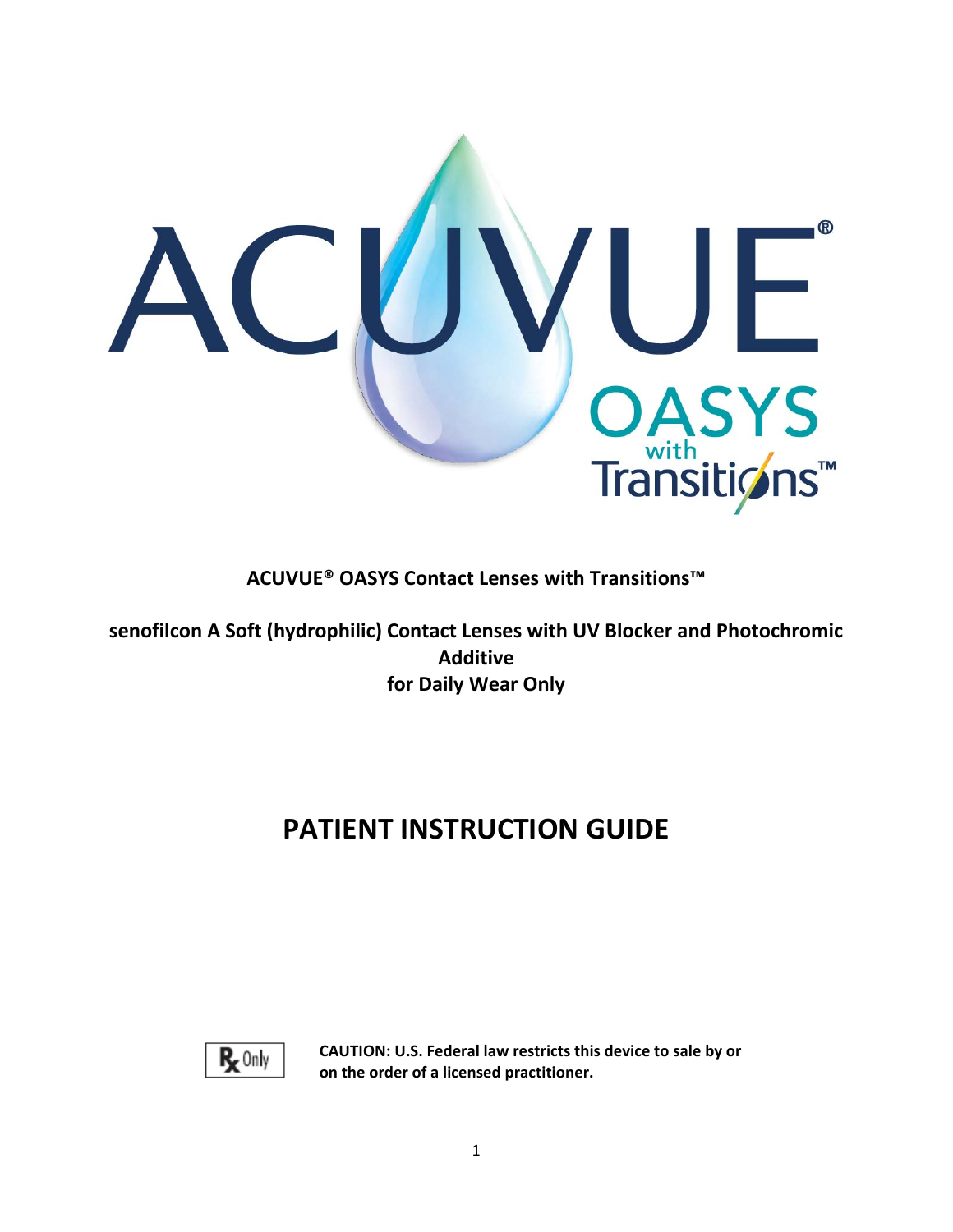# TABLE OF CONTENTS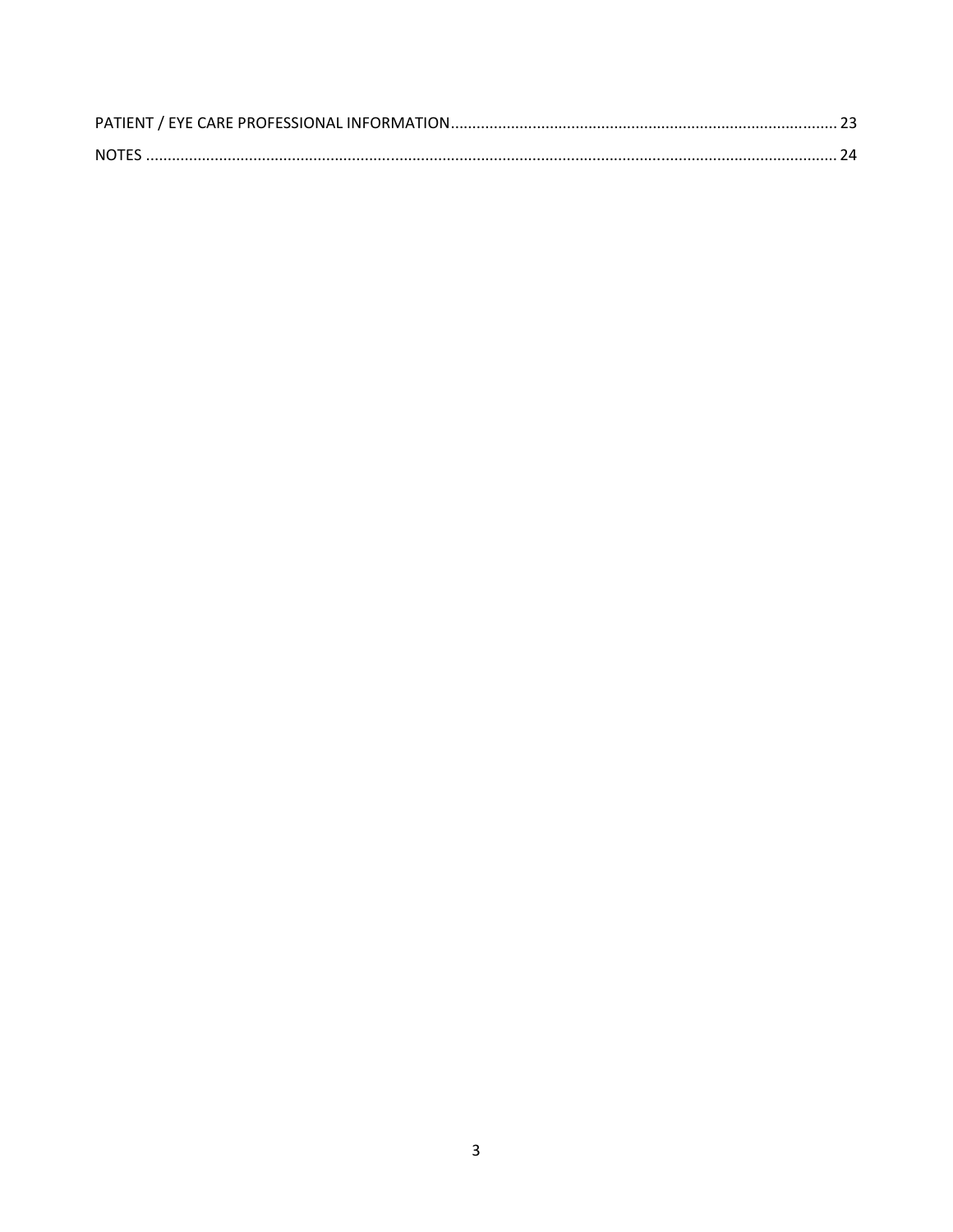# **INTRODUCTION**

## *About This Booklet*

The information and instructions contained in this booklet apply only to the following brand:

ACUVUE® OASYS with Transitions™

For your eye health, it is important that your contact lenses be worn only as prescribed by your Eye Care Professional. Your Eye Care Professional should be kept fully aware of your medical history and will develop a total program of care based on your specific needs. He or she will review with you all instructions for lens handling and care, including how to safely and easily open the packaging. You will also be taught how to properly apply and remove lenses. This booklet will reinforce those instructions.

## **If you have any questions, always ask your Eye Care Professional.**

A "Glossary of Commonly Used Terms" is included for your reference. This contains definitions of medical and technical terminology used in this booklet. In addition, a "Symbols Key" provides an explanation of symbols that may appear on the lens packaging.

Special sections are included in the back of this booklet to record your specific prescribed wearing information as well as to record the contact information for your Eye Care Professional.

# *About Your Lenses and Contact Lens Wear*

Your contact lenses are made from a water loving (hydrophilic) material that has the ability to absorb water, making the lenses soft and flexible. The lenses contain an ultraviolet (UV) radiation absorbing ingredient to block UV radiation and a photochromic additive that dynamically absorbs visible light allowing for the attenuation of bright light.

These lenses are intended for the correction of nearsightedness (myopia) and farsightedness (hyperopia) and for the attenuation of bright light.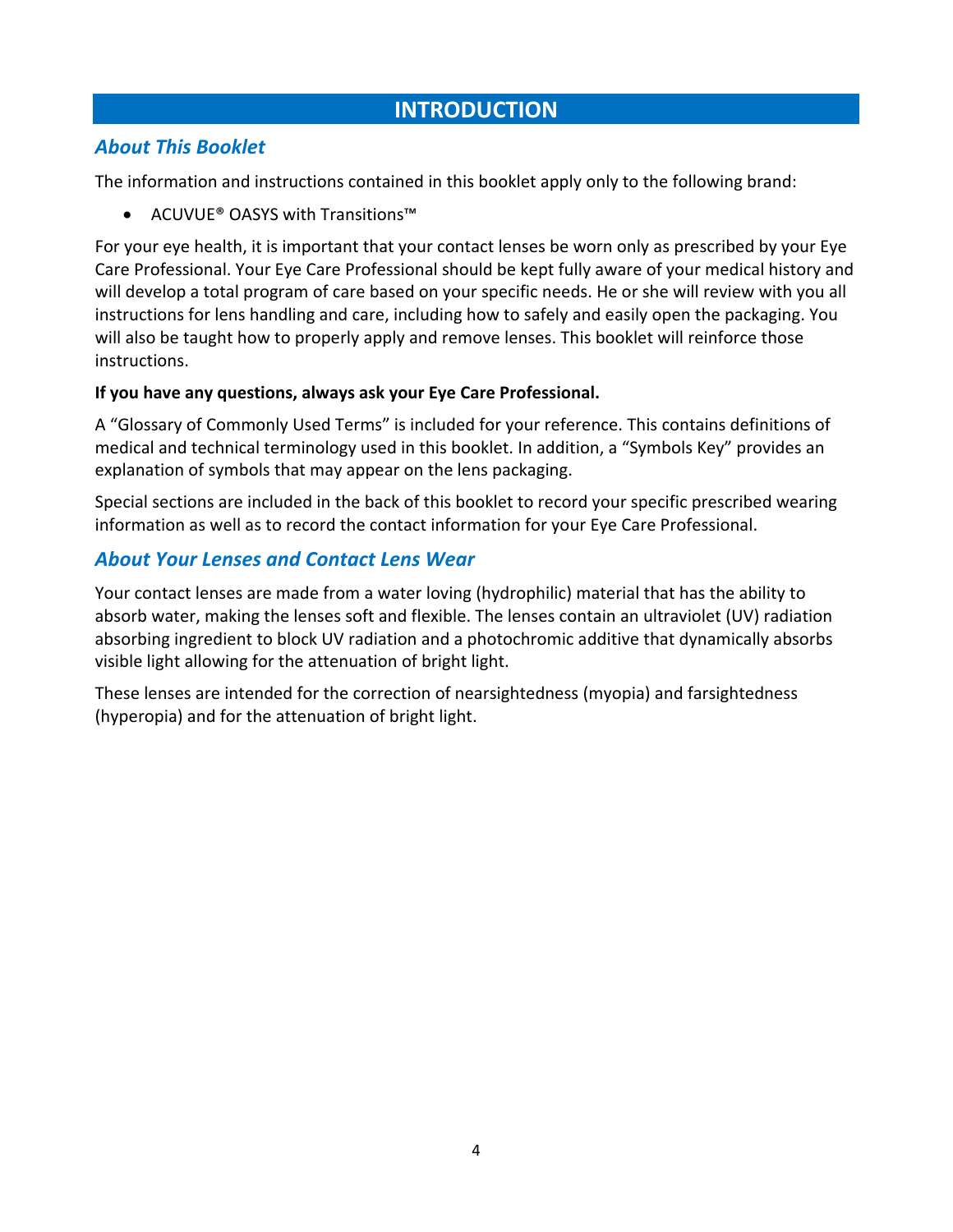# **SYMBOLS KEY**

The following symbols may appear on the label or packaging:

| <b>SYMBOL</b>                            | <b>DEFINITION</b>                                      |
|------------------------------------------|--------------------------------------------------------|
| E                                        | Caution, Consult Instructions for Use                  |
|                                          | Manufacturer                                           |
| M                                        | Date of Manufacture                                    |
|                                          | Use by Date (Expiration Date)                          |
| LOT                                      | <b>Batch Code</b>                                      |
| <b>STERILE</b>                           | <b>Sterilized Using Steam Heat</b>                     |
| $\mathsf{C}\,\mathsf{E}_{\mathsf{2797}}$ | CE-mark and Identification Number of Notified Body     |
| <b>MD</b>                                | Medical Device in the European Community               |
|                                          | Indicates a Single Sterile Barrier System              |
| 八                                        | <b>Contains Hazardous Substances</b>                   |
| <b>UV BLOCKING</b>                       | <b>UV Blocking</b>                                     |
|                                          | Fee Paid for Waste Management                          |
|                                          | <b>Lens Orientation Correct</b>                        |
|                                          | Lens Orientation Incorrect (Lens Inside Out)           |
| ЕC<br>REP                                | Authorized Representative in the European<br>Community |
|                                          | Do Not Use If Package Is Damaged                       |
|                                          | <b>Store Away from Direct Sunlight</b>                 |

Visit www.acuvue.com/guides for additional information about symbols.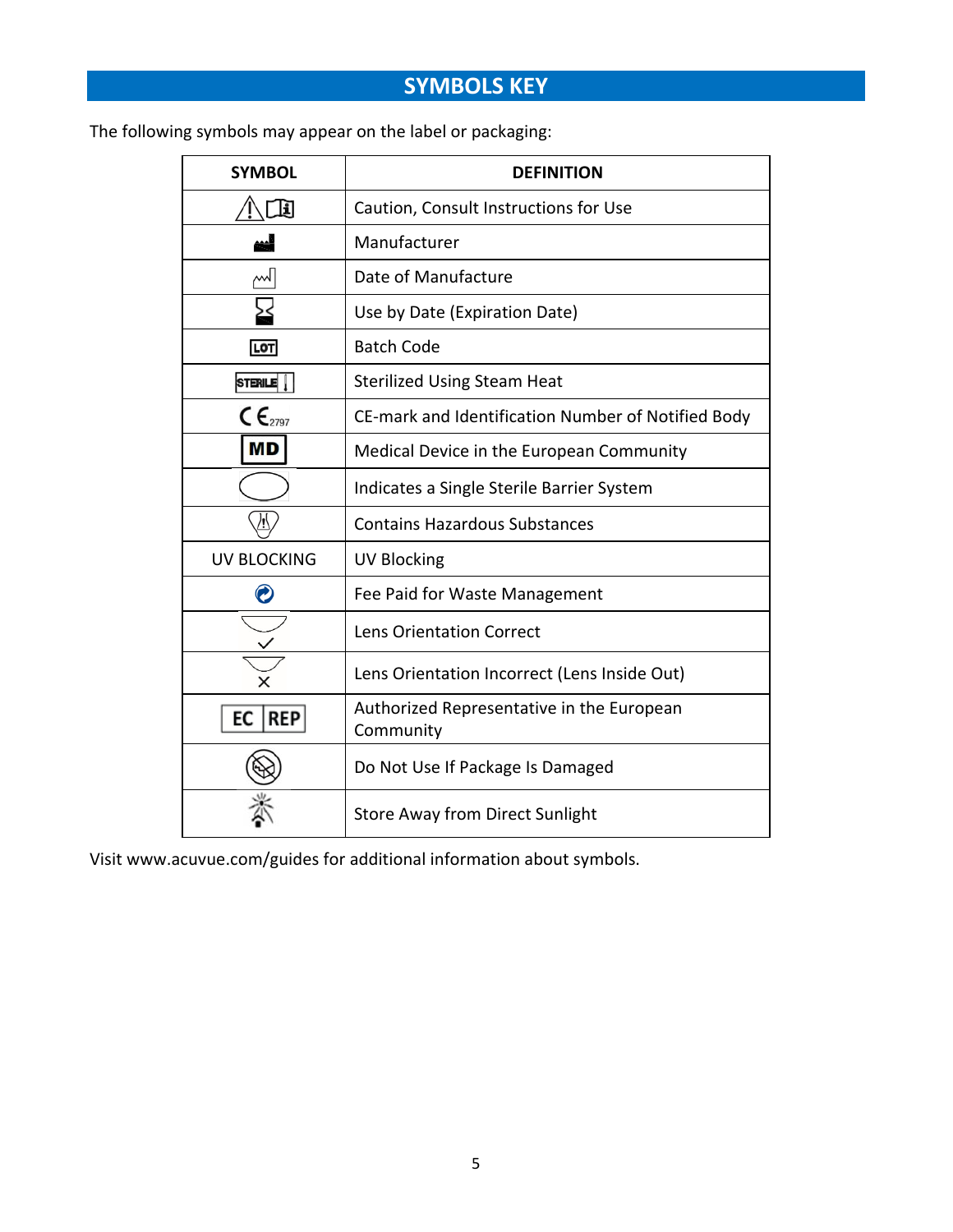# **UNDERSTANDING YOUR PRESCRIPTION**

The following abbreviations may appear on the label or packaging:

| <b>Abbreviation</b> | <b>Definition</b>    | <b>ACUVUE®</b><br><b>OASYS with</b><br>Transitions™ |
|---------------------|----------------------|-----------------------------------------------------|
| DIA                 | Diameter             |                                                     |
| BС                  | <b>Base Curve</b>    |                                                     |
|                     | Diopter (Lens Power) |                                                     |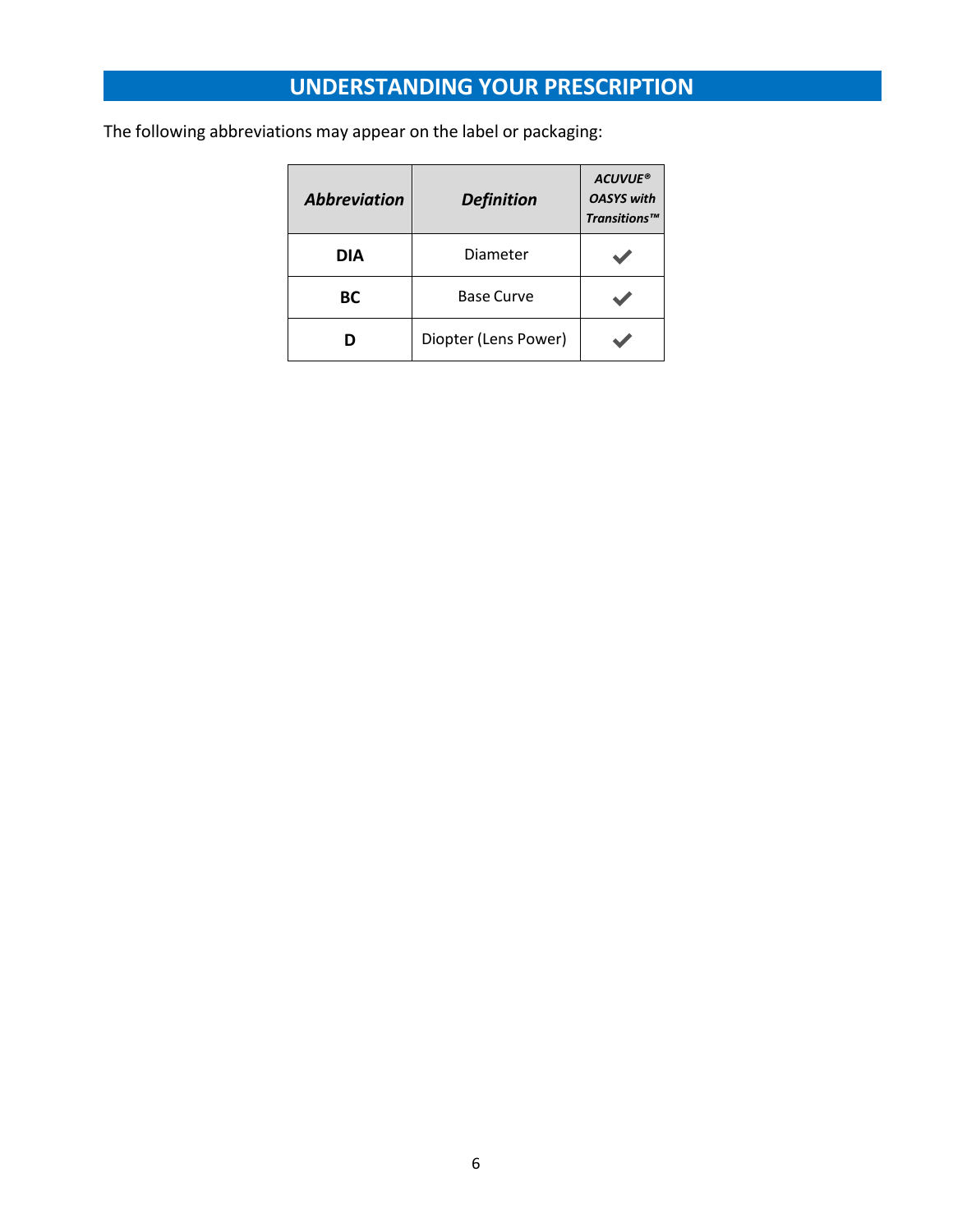# **GLOSSARY OF COMMONLY USED TERMS**

| <b>Term</b>          | <b>Definition</b>                                                                                                                                                                                                                      |
|----------------------|----------------------------------------------------------------------------------------------------------------------------------------------------------------------------------------------------------------------------------------|
| Astigmatism          | A condition where the cornea is not equally curved in all parts of its<br>surface. It is somewhat oval in shape, causing the visual image to be<br>out of focus (blurred).                                                             |
| Conjunctivitis       | Inflammation of the conjunctiva                                                                                                                                                                                                        |
| Cornea               | Clear front part of the eye                                                                                                                                                                                                            |
| <b>Corneal Ulcer</b> | A sore or lesion on the cornea                                                                                                                                                                                                         |
| <b>Inflammation</b>  | Swelling, redness, and pain                                                                                                                                                                                                            |
| Presbyopia           | A condition in which the natural lenses in the eyes lose some of their<br>elasticity. This occurs normally with aging as the lenses lose some of<br>their ability to change focus for different distances (loss of reading<br>vision). |
| Photochromic         | A reversible change in color or shade when exposed to specific types<br>of light of sufficient intensity. In the absence of activating light, the<br>color returns to clear.                                                           |

# **WEARING RESTRICTIONS AND INDICATIONS**

ACUVUE® OASYS with Transitions™ contact lenses are indicated for daily wear for the correction of vision in people with non‐diseased eyes who are nearsighted (myopic) or farsighted (hyperopic) and may have 1.00D or less of astigmatism.

These lenses are also indicated for the attenuation of bright light as they contain a photochromic additive which dynamically absorbs visible light.

DO NOT WEAR YOUR LENSES WHILE SLEEPING.

These lenses contain a UV blocker to help protect against transmission of harmful UV radiation to the cornea and into the eye.

**WARNING: UV ABSORBING CONTACT LENSES are NOT substitutes for protective UV absorbing eyewear such as UV absorbing goggles or sunglasses because they do not completely cover the eye and surrounding area. You should continue to use UV absorbing eyewear as directed.**

**NOTE: Long‐term exposure to UV radiation is one of the risk factors associated with cataracts. Exposure is based on a number of factors such as environmental conditions (altitude, geography, cloud cover) and personal factors (extent and nature of outdoor activities). UV blocking contact lenses help provide protection against harmful UV radiation. However, clinical studies have not been done to demonstrate that wearing UV blocking contact lenses reduces the risk of developing cataracts or other eye disorders. Consult your Eye Care Professional for more information.**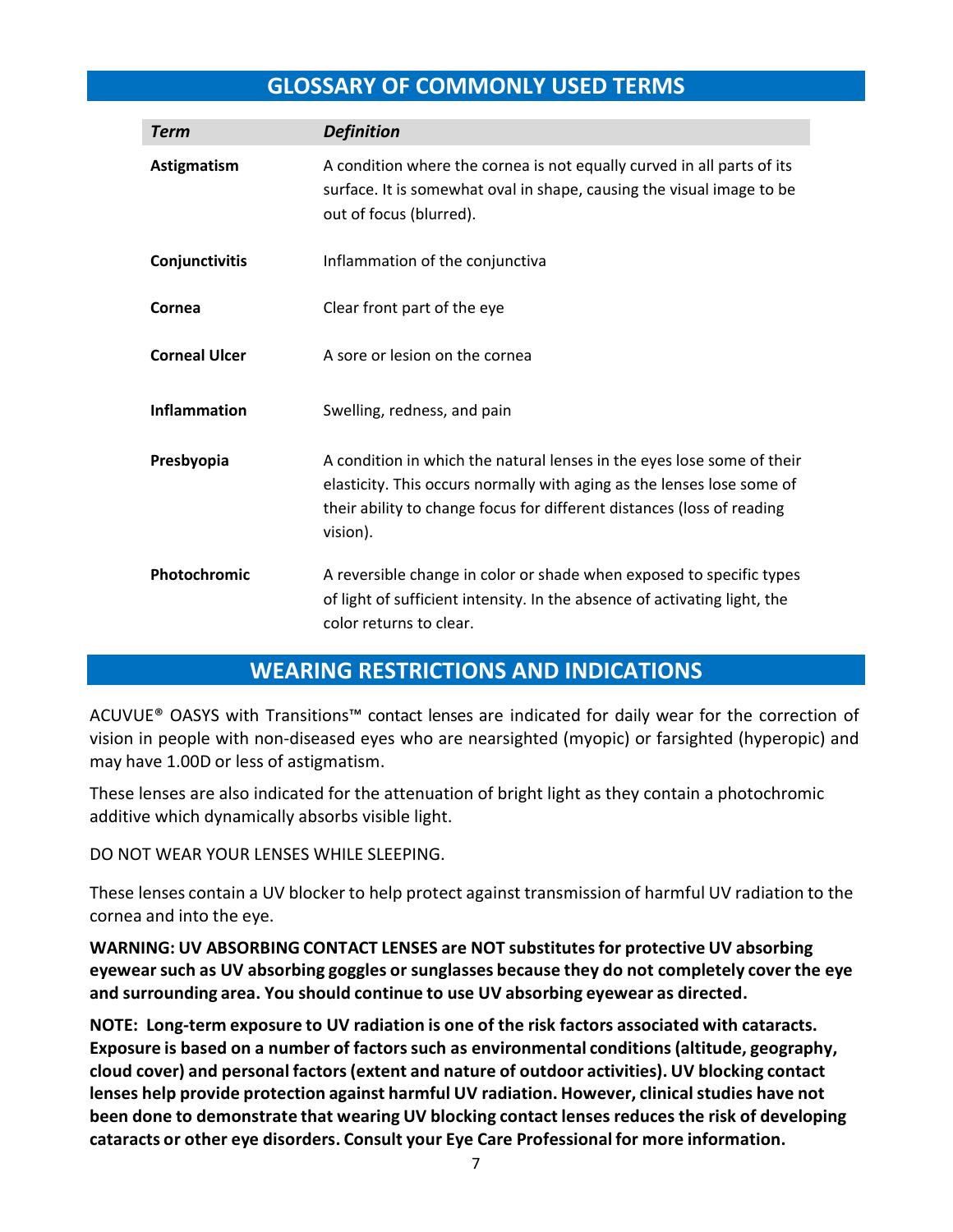Your Eye Care Professional will determine your wearing schedule (how long you should wear your lenses each day) and your replacement schedule (when you should discard your lenses and use new ones).

When prescribed for frequent/planned replacement wear, you may clean and disinfect the lenses using a chemical disinfection system only. Your lenses are intended for daily wear for up to 2 weeks (14 days).

# **WHEN LENSES SHOULD NOT BE WORN (CONTRAINDICATIONS)**

**DO NOT USE** these lenses when you have any of the following conditions:

- Inflammation or infection in or around the eye or eyelids
- Any eye disease, injury or abnormality that affects the cornea, conjunctiva, or eyelids
- Any previously diagnosed condition that makes contact lens wear uncomfortable
- Severe dry eye
- Reduced corneal sensitivity
- Any systemic disease that may affect the eye or be made worse by wearing contact lenses
- Allergic reactions on the surface of the eye or surrounding tissues that may be induced or made worse by wearing contact lenses or use of contact lens solutions
- Irritation of the eye caused by allergic reactions to ingredients in contact lens solutions (e.g. cleaning and disinfecting solutions, rewetting drops, etc.). These solutions may contain chemicals or preservatives (such as mercury, Thimerosal, etc.) to which some people may develop an allergic response
- Any active eye infection
- If eyes become red or irritated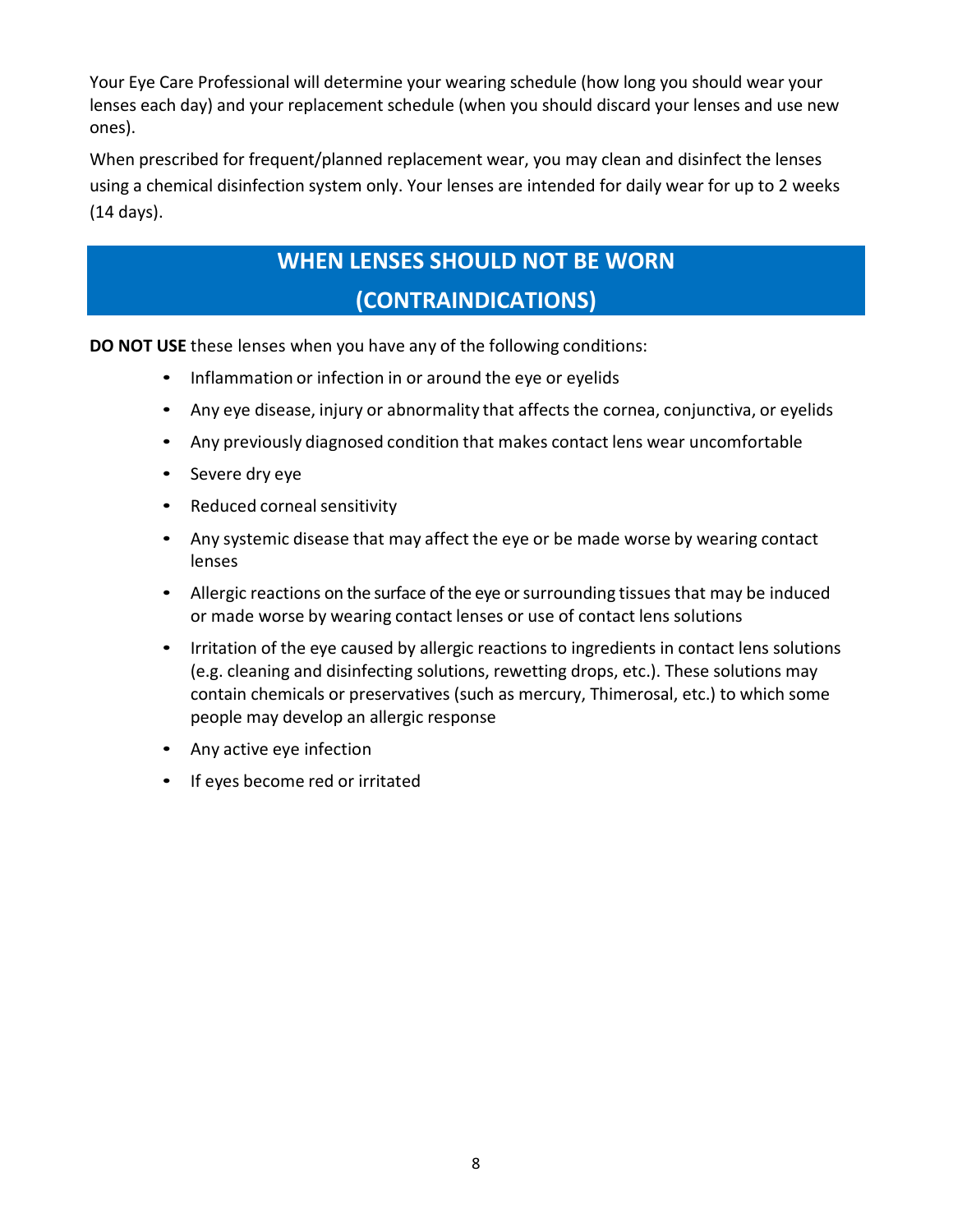# **WARNINGS**

## *What You Should Know About Contact Lens Wear*

**EYE PROBLEMS, INCLUDING CORNEAL ULCERS, CAN DEVELOP RAPIDLY AND LEAD TO LOSS OF VISION. IF YOU EXPERIENCE:** 

- **Eye Discomfort,**
- **Excessive Tearing,**
- **Vision Changes,**
- **Loss of Vision,**
- **Eye Redness, or**
- **Other Eye Problems,**

## **YOU SHOULD IMMEDIATELY REMOVE THE LENSES, AND PROMPTLY CONTACT YOUR EYE CARE PROFESSIONAL.**

- When prescribed by your Eye Care Professional for daily wear (i.e. your Eye Care Professional instructs you to remove your lenses at the end of each day), you should not wear your lenses while sleeping (outside the intended indication). Clinical studies have shown that the risk of serious eye problems is increased when lenses are worn overnight.1
- Studies have shown that contact lens wearers who smoke have a higher rate of eye problems than nonsmokers.
- Problems with contact lenses or lens care products could result in serious injury to the eye.
- Proper use and care of your contact lenses and lens care products, including lens cases, are essential for the safe use of these products.
- The overall risk of serious eye problems may be reduced by carefully following directions for lens care, including cleaning the lens case.

1 New England Journal of Medicine, September 21, 1989; 321 (12), pp. 773‐783.

## *Specific Instructions for Use and Warnings:*

**Water Activity** 

#### *Instruction for Use*

Do not expose your contact lenses to water while you are wearing them.

#### **WARNING:**

Water can harbor microorganisms that can lead to severe infection, vision loss, or blindness. If your lenses have been submersed in water when participating in water sports or swimming in pools, hot tubs, lakes, or oceans, you should discard them and replace them with a new pair. Ask your Eye Care Professional for recommendations about wearing your lenses during any activity involving water.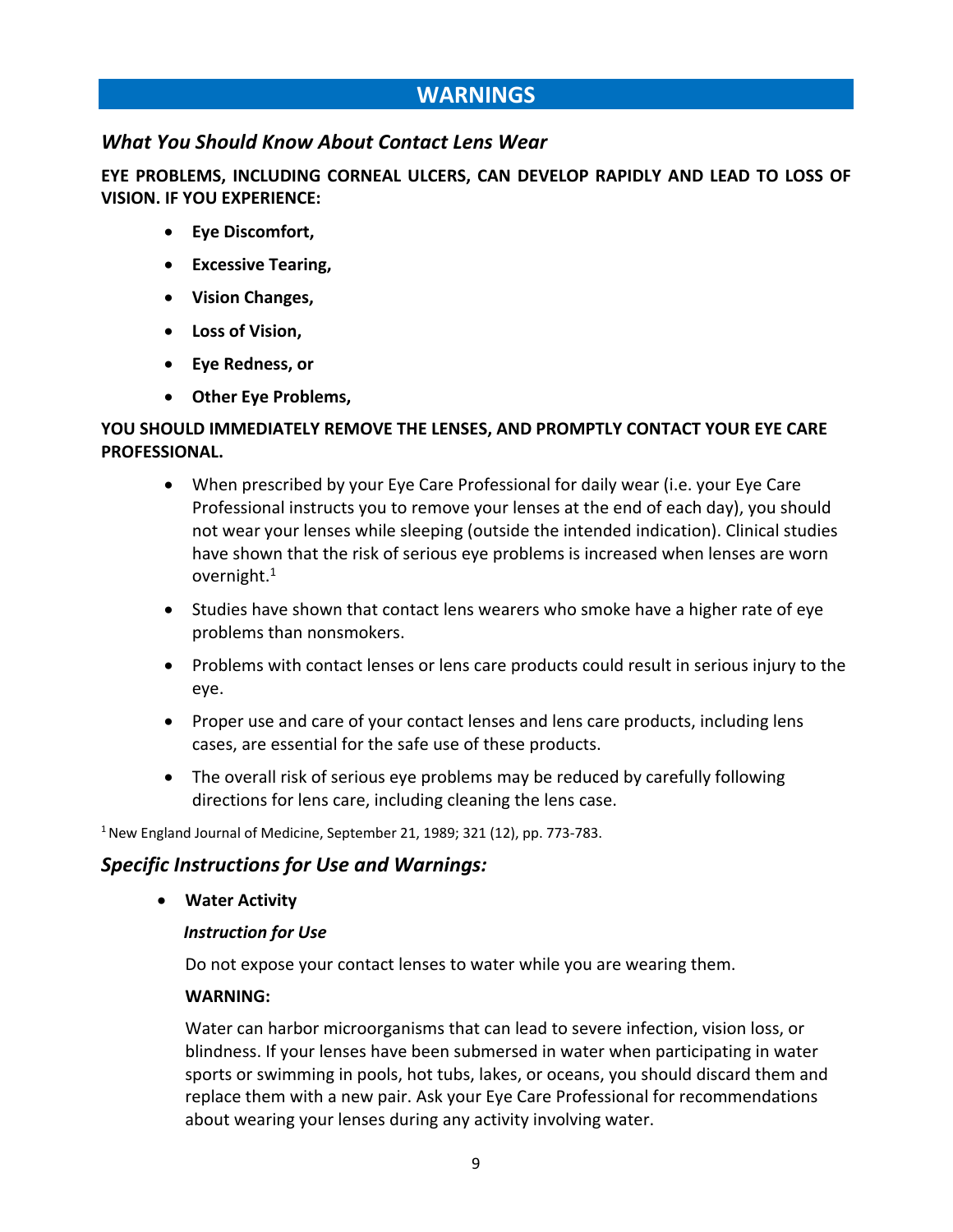### **Soaking and Storing Your Lenses**

### *Instruction for Use*

 Use only fresh multi‐purpose (contact lens disinfecting) solution each time you soak (store) your lenses.

#### **WARNING:**

Do not reuse or "top‐off" old solution left in your lens case since solution reuse reduces effective lens disinfection and could lead to severe infection, vision loss, or blindness.

 "Topping‐Off" is the addition of fresh solution to solution that has been sitting in your case.

### **Discard Date on Multi‐Purpose Solution Bottle**

#### *Instructions for Use*

- Discard any remaining solution after the recommended time period indicated on the bottle of multi‐purpose solution used for disinfecting and soaking your contact lenses.
- The discard date refers to the time you can safely use the contact lens care product after the bottle has been opened. It is not the same as the expiration date, which is the last date that the product is still effective before it is opened.

#### **WARNING:**

Using your multi‐purpose solution beyond the discard date could result in contamination of the solution and can lead to severe infection, vision loss or blindness.

- To avoid contamination, DO NOT touch tip of container to any surface. Replace cap after using.
- To avoid contaminating your solution, DO NOT transfer to other bottles or containers.

#### **Rub and Rinse Time**

#### *Instruction for Use*

To adequately disinfect the lenses, rub and rinse the lenses according to the recommended lens rubbing and rinsing times in the labeling of the multi‐purpose solution.

#### **WARNING:**

- Rub and rinse lenses for the recommended amount of time to help prevent serious eye infections.
- Never use water, saline solution, or rewetting drops to disinfect the lenses. These solutions will not disinfect the lenses. Not using the recommended disinfectant can lead to severe infection, vision loss, or blindness.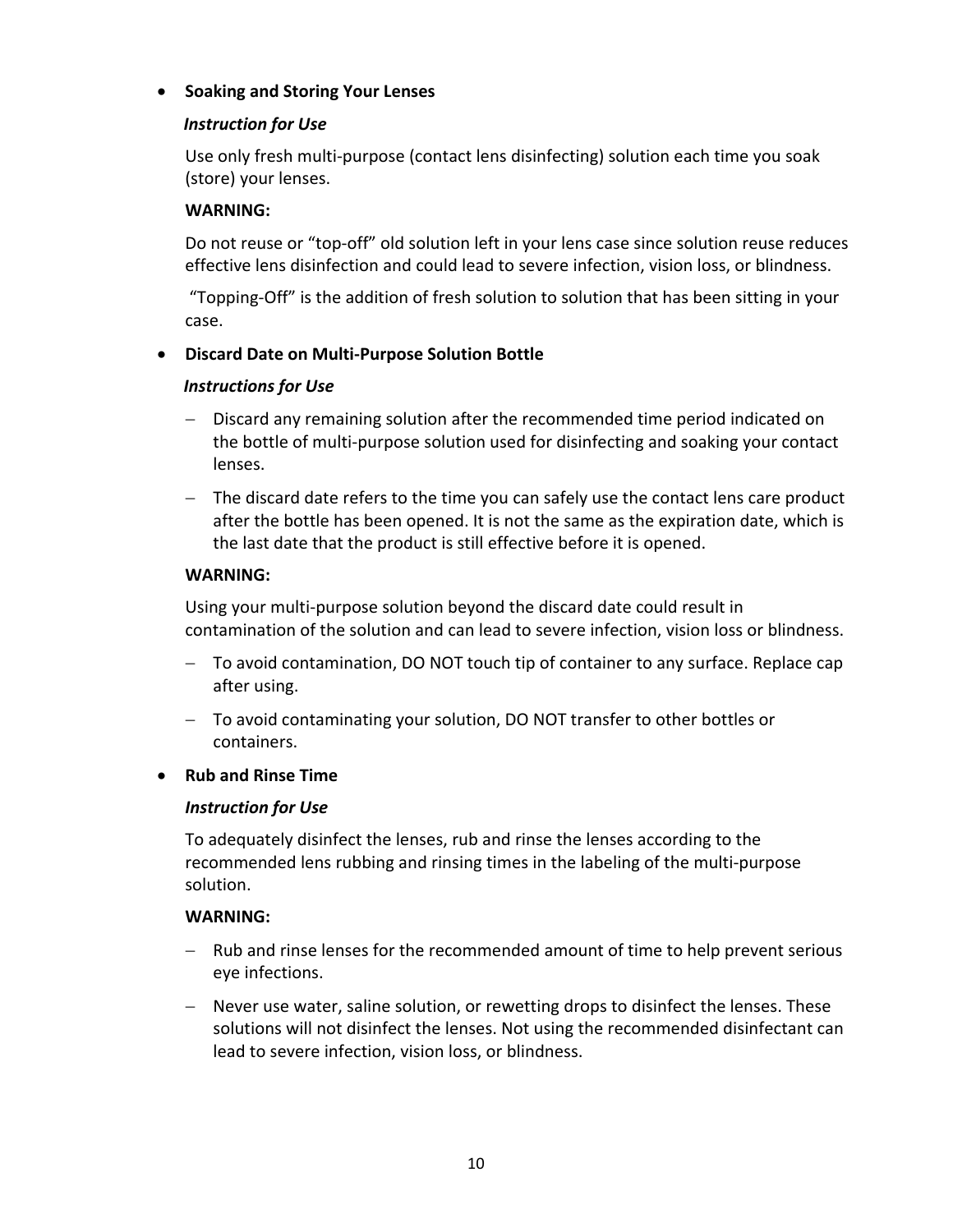### **Lens Case Care**

### *Instructions for Use*

- Empty and clean contact lens cases with digital rubbing using fresh, sterile disinfecting solution/contact lens cleaner. Never use water. Cleaning should be followed by rinsing with fresh, sterile disinfecting solution (never use water) and wiping the lens case with fresh, clean tissue is recommended. Never air‐dry or recap the lens case lids after use without any additional cleaning methods. If air‐ drying, be sure that no residual solution remains in the case before allowing it to air‐dry.
- Replace your lens case according to the directions given to you by your Eye Care Professional, or the labeling that came with your case.
- $-$  Contact lens cases can be a source of bacterial growth.

#### **WARNING:**

Do not store your lenses or rinse your lens case with water or any non-sterile solution. Only use fresh multi‐purpose solution so you do not contaminate your lenses or lens case. Use of non‐sterile solution can lead to severe infection, vision loss, or blindness.

# **PRECAUTIONS**

**For your eye health,** it is important to carefully follow the handling, insertion, removal, and wearing instructions in this booklet as well as those prescribed by your Eye Care Professional (**see "Lens Handling and Insertion," "Lens Wearing," and "Caring for Your Lenses" sections**).

## *General Precautions:*

- If you wear your contact lenses to correct presbyopia using monovision correction you **may not** be able to get the best corrected visual acuity for either far or near vision. Visual needs are different for different people, so your Eye Care Professional should work with you when selecting the most appropriate type of lens for you.
- **Always** contact your Eye Care Professional before using any medicine in your eyes.
- **Be aware** that certain medications, such as antihistamines, decongestants, diuretics, muscle relaxants, tranquilizers, and those for motion sickness may cause dryness of the eye, increased lens awareness (feeling of the lens in the eye), or blurred vision. Always inform your Eye Care Professional if you experience any problems with your lenses while taking such medications.
- **Be aware** that if you use oral contraceptives (birth control pills), you could develop changes in vision or comfort when wearing contact lenses.
- **Do not** change lens type (e.g. brand name, etc.) or parameters (e.g. diameter, base curve, lens power, etc.) without consulting your Eye Care Professional.
- **Be aware** that wearing a darkened ACUVUE® OASYS with Transitions™ lens on only one eye is not recommended because it may cause disturbances in your ability to accurately judge depth and the motion of objects. It may also create a cosmetic concern.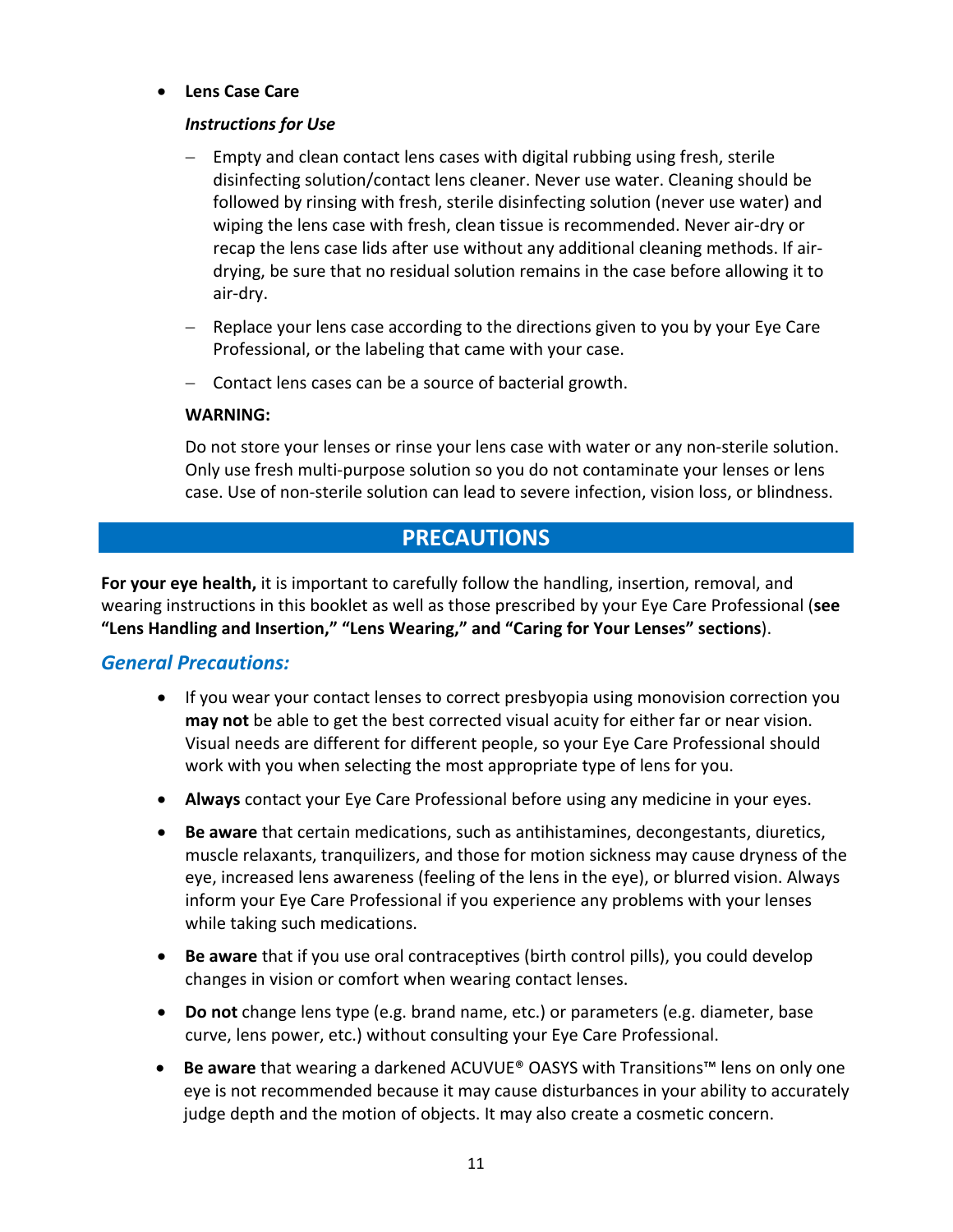- **Never** wear ACUVUE® OASYS with Transitions™ contact lenses as protection against artificial light sources, such as sun lamps, lasers, etc.
- **Never** stare directly at the sun or at an eclipse with or without ACUVUE® OASYS with Transitions™ contact lenses.
- **Be aware** that data is not available on the safety and performance of driving with ACUVUE® OASYS with Transitions™ contact lenses for individuals age 50 and older who may have lens opacities (i.e. cataracts).
- **Always** have a functional pair of glasses with a current prescription available to use if you become unable to wear contact lenses, or in circumstances where contact lens wear is not advised.
- As with any contact lens, follow‐up visits are necessary to assure the continuing health of your eyes. Ask your Eye Care Professional about the recommended follow‐up schedule.

## *Who Should Know That You Are Wearing Contact Lenses:*

- **Inform** all of your doctors (Health Care Professionals) about being a contact lens wearer.
- **Always** inform your employer of being a contact lens wearer. Some jobs may require use of eye protection equipment or may require that you not wear contact lenses.

# **ADVERSE REACTIONS (POSSIBLE PROBLEMS WITH LENS WEAR AND WHAT TO DO)**

### *Possible Problems*

**Be aware that problems can occur while wearing contact lenses and may be associated with the following symptoms:** 

- Burning, stinging, itchy and/or dry eyes
- Reduced lens comfort
- Feeling of something in your eye (foreign body, scratched area)
- Swelling or inflammation in or around the eyes
- Eye redness
- Eyelid problems
- Watery eyes and/or unusual eye secretions
- Poor vision
- Blurred vision
- Rainbows or halos around objects
- Sensitivity to light (photophobia)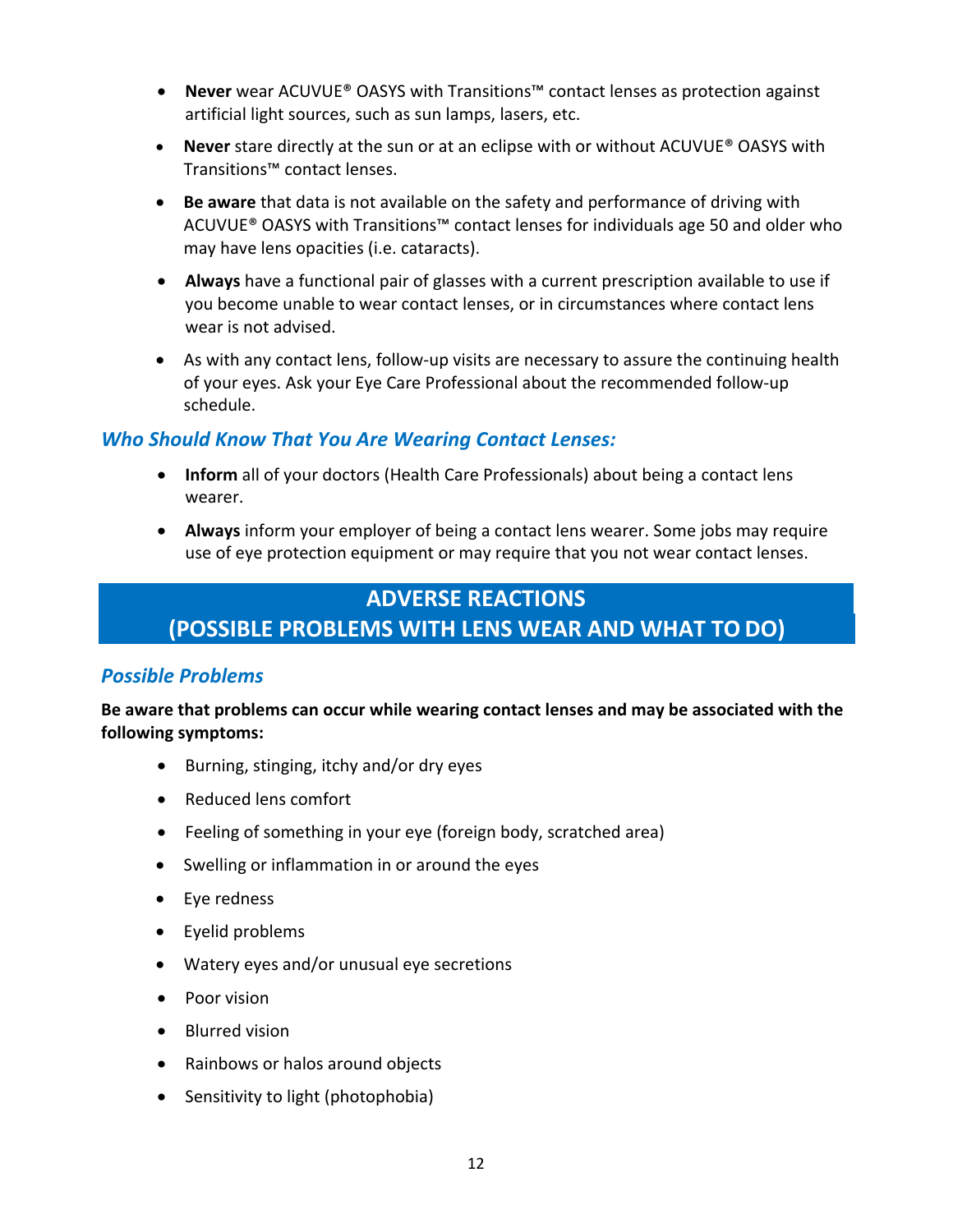When any of the above symptoms occur, a serious eye condition may be present. You should **immediately be seen by your Eye Care Professional**, so that the problem can be identified and treated, if necessary, in order to avoid serious eye damage.

# *Recognizing Problems and What to Do*

You should conduct a simple 3‐part self‐examination at least once a day. Ask yourself:

- ‐ How do the lenses feel on my eyes?
- ‐ How do my eyes look?
- ‐ Have I noticed a change in my vision?

If you notice any problems, you should IMMEDIATELY REMOVE YOUR LENS. If the problem or discomfort stops and the lens appears undamaged, clean and rinse the lens with a recommended soft contact lens care solution, and reinsert the lens. If after reinserting the lens, the problem continues, discard the lens and place a new fresh lens on the eye.

If after inserting the new lens, the problem continues, IMMEDIATELY REMOVE THE LENS AND CONTACT YOUR EYE CARE PROFESSIONAL.

# **LENS HANDLING AND INSERTION**

**For your eye health,** it is important to carefully follow the handling, insertion, removal, cleaning, disinfecting, storing, and wearing instructions in this booklet as well as those prescribed by your Eye Care Professional. If you will not or cannot always follow the recommended care procedures, you should not attempt to wear contact lenses.

*When you first get your lenses, be sure that you are able to put the lenses on and remove them (or have someone else available who can remove the lenses for you) before leaving your Eye Care Professional's office.* 

# *Step 1: Getting Started*

It is essential that you learn and use good hygiene in the care and handling of your new lenses.

Cleanliness is the first and most important aspect of proper contact lens care. In particular, your hands should be clean, dry, and free of any soaps, lotions, or creams before you handle your lenses.

Before you start:

- *Always wash your hands thoroughly with a mild soap, rinse completely, and dry with a lint‐free towel before touching your lenses.*
- You should avoid the use of soaps containing cold cream, lotion, or cosmetics before handling your lenses. These substances may come into contact with the lenses and interfere with successful wearing.

*It is best to put on your lenses before putting on makeup.*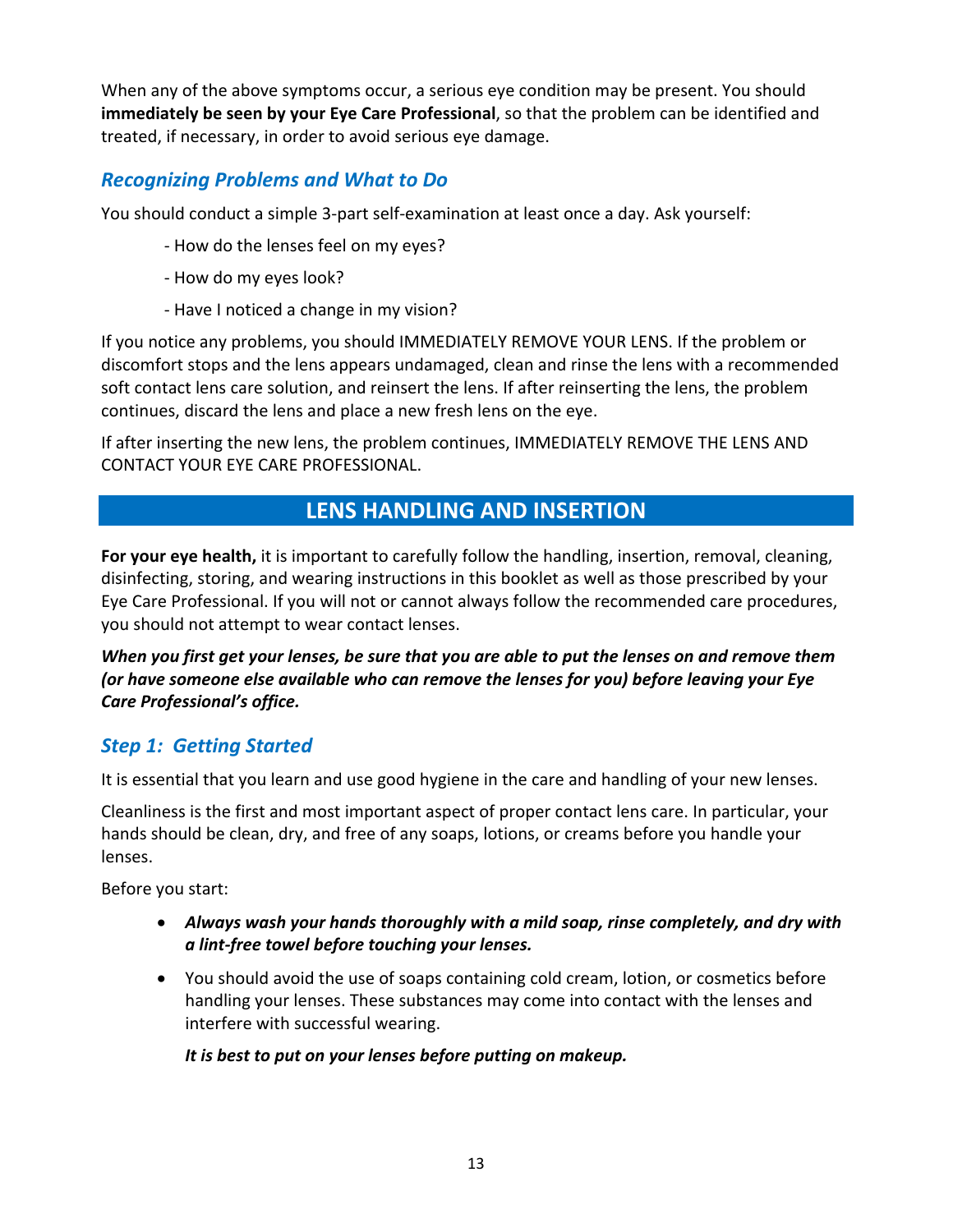# *Step 2: Opening the Packaging*

Always confirm the lens parameters (e.g. diameter (DIA), base curve (BC), lens power (D), etc.) printed on the multi‐pack and on the individual lens package match your prescription. DO NOT use if there is a mismatch.

### **Multi‐Pack**

Each multi‐pack contains individually packaged lenses. Each lens comes in its own foil‐sealed plastic package containing borate buffered saline solution with methyl ether cellulose. This package is designed specifically to keep the lens sterile while the package is sealed. In the European Union, Borates (boric acid & sodium borate) are defined as CMR 1B substances in a concentration above 0.1% weight by weight and are safe when product is used according to label instructions.

## *Always store individual unopened blisters of ACUVUE® OASYS with Transitions™ out of direct sunlight.*

### **Lens Package**

### *DO NOT use if the sterile blister package is opened or damaged.*

To open an individual lens package, follow these simple steps:

- 1. Shake the lens package and check to see that the lens is floating in the solution.
- 2. Peel back the foil closure to reveal the lens.
- 3. Place a finger on the lens and slide the lens up the side of the bowl of the lens package until it is free of the container.

#### *NEVER use tweezers or other tools to remove your lenses from the lens container.*

Occasionally, a lens may stick to the inside surface of the foil when opened, or to the plastic package itself. This will not affect the sterility of the lens. It is still perfectly safe to use. Carefully remove and inspect the lens following the handling instructions.

#### **Lens Handling Tips:**

- Handle your lenses with your fingertips, and be careful to *avoid contact with fingernails*. It is helpful to keep your fingernails short and smooth.
- Develop the habit of always working with the same lens first to avoid mix‐ups.
- After you have removed the lens from the packaging, or lens case, examine it to be sure that it is a single, moist, clean lens that is free of any nicks or tears. If the lens appears damaged, DO NOT use it.

# *Step 3: Placing the Lens on the Eye*

#### **Remember, always start with the same eye.**

Once you have opened the lens package, or the lens case, removed and examined the lens, follow these steps to insert the lens into your eye:

1. BE SURE THE LENS IS NOT INSIDE OUT by following one of the following procedures: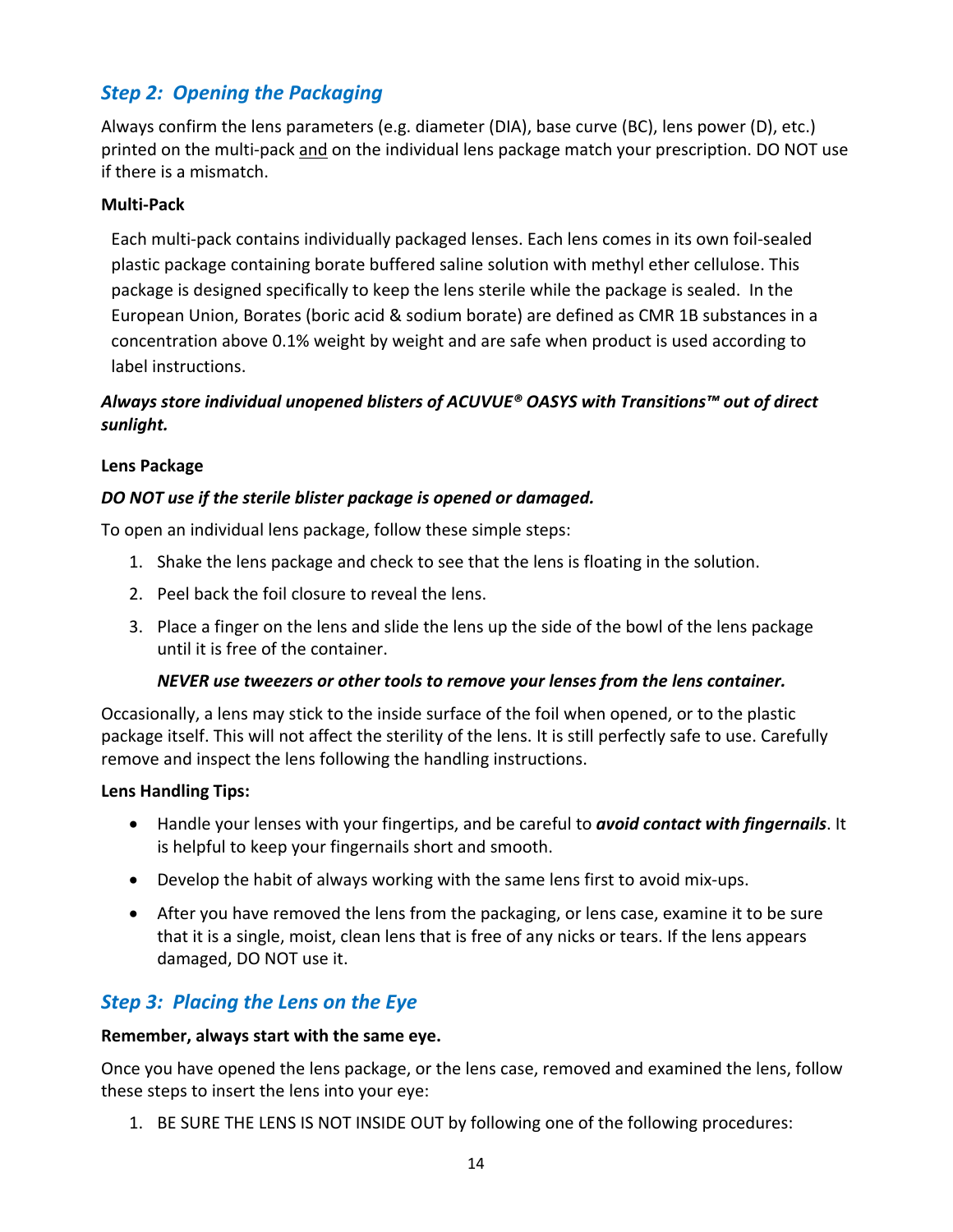- Place the lens on the tip of your index finger and check its profile. The lens should assume a natural, curved, bowl‐like shape. If the lens edges tend to point outward, the lens is inside out.
- Gently squeeze the lens between the thumb and forefinger. The edges should turn inward. If the lens is inside out, the edges will turn slightly outward.
- Place the lens on the tip of your index finger and, looking up at the lens, locate the numbers 1‐2‐3. 1‐2‐3 indicates correct orientation while a reverse of 1‐2‐3 indicates the lens is inside out. If the lens is inside out (reverse 1‐2‐3), invert the lens and locate the numbers again to confirm correct lens orientation.
- 2. With the lens on your index finger, use your other hand to hold your upper eyelid so you won't blink.
- 3. Pull down your lower eyelid with the other fingers of your "inserting" hand.
- 4. Look up at the ceiling and gently place the lens on the lower part of your eye.
- 5. Slowly release your eyelid and close your eye for a moment.
- 6. Blink several times to center the lens.
- 7. Use the same technique when inserting the lens for your other eye.

There are other methods of lens placement. If the above method is difficult for you, ask your Eye Care Professional for an alternate method.

# *Step 4: Checking Your Lenses*

After you have successfully inserted your lenses, you should ask yourself:

- Do I see well?
- How do the lenses feel on my eyes?
- How do my eyes look?

If after placement of the lens, your vision is blurred, check for the following:

- The lens is not centered on the eye (see "*Step 5: Centering the Lens,"* next in this booklet).
- If the lens is centered, remove the lens (see "Removing Your Lenses") and check for the following:
	- Cosmetics or oils on the lens. Clean and rinse with a recommended soft contact lens care solution, and if the cosmetic or oil has been removed, reinsert the lens. If your vision is still blurred, dispose of the lens and insert a new fresh lens.
	- $-$  The lens is on the wrong eye.
	- The lens is inside out (it would also not be as comfortable as normal). See *"Step 3: Placing the Lens on the Eye."*

If you find that your vision is still blurred after checking the above possibilities, remove both lenses and consult your Eye Care Professional.

**Note:** If a lens is noticeably uncomfortable upon insertion or becomes less comfortable than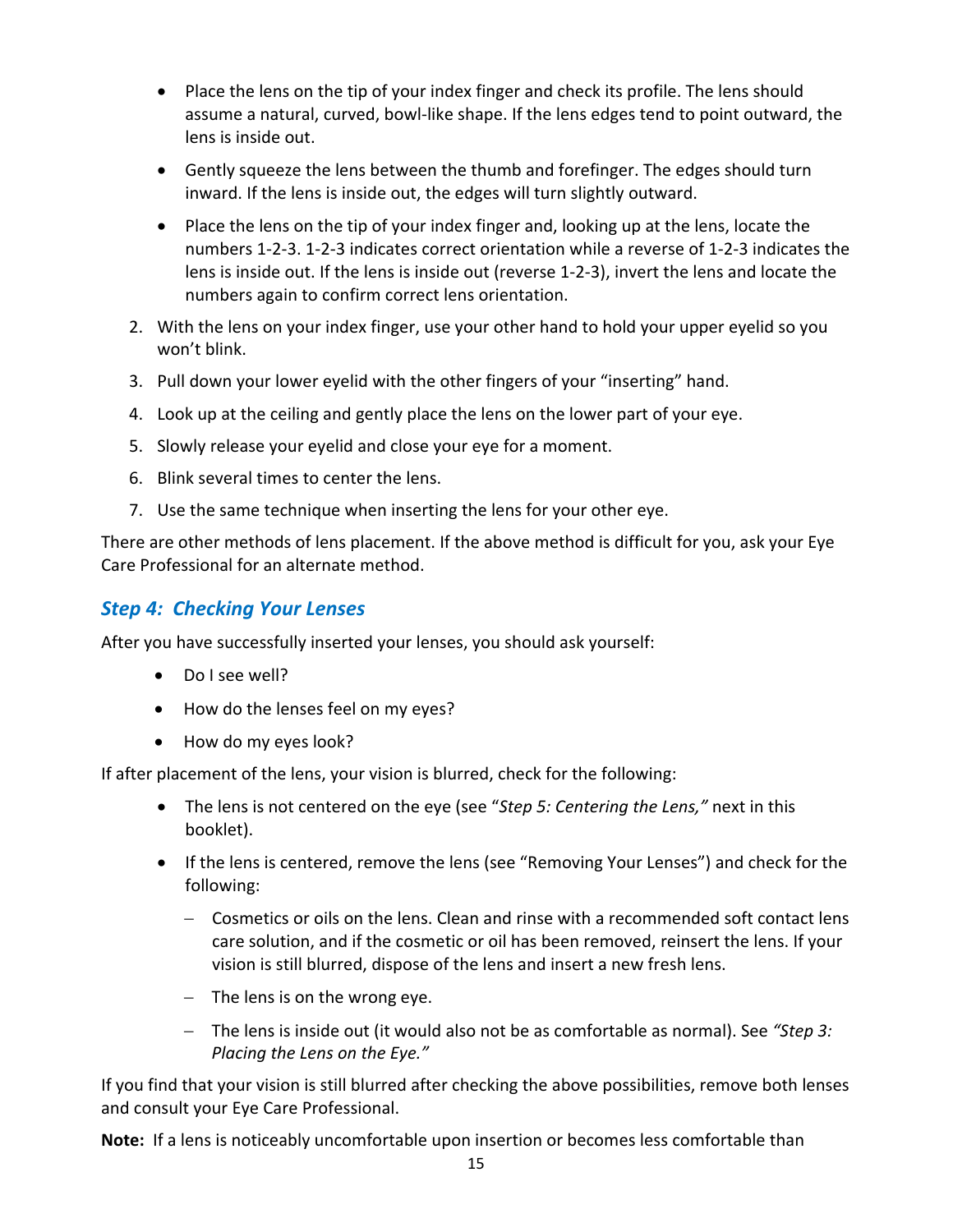when it was first inserted, remove the lens immediately and contact your Eye Care Professional. If your examination of your eyes and the lenses shows any other problems, IMMEDIATELY REMOVE YOUR LENSES AND CONTACT YOUR EYE CARE PROFESSIONAL.

# *Step 5: Centering the Lens*

A lens, which is on the cornea (center of your eye), will very rarely move onto the white part of the eye during wear. This, however, can occur if insertion and removal procedures are not performed properly. To center a lens, follow either of these procedures:

Close your eyelids and gently massage the lens into place through the closed lids.

### **OR**

 Gently move the off‐centered lens onto the cornea (center of your eye) while the eye is opened using finger pressure on the edge of the upper lid or lower lid.

# **LENS WEARING**

**While wearing your lenses, remember the following important precautions:** 

## *Hazardous Conditions*

- If you use aerosol (spray) products, such as hair spray, while wearing lenses, keep your eyes closed until the spray has settled.
- **Avoid** all harmful or irritating vapors and fumes while wearing lenses.
- **Never** rinse your lenses in water from the tap. There are two reasons for this:
	- 1. Tap water contains many impurities that can contaminate or damage your lenses and may lead to eye infection or injury.
	- 2. You might lose your lens down the drain.

## *Water Activity*

Do not expose your contact lenses to water while you are wearing them.

## *Lubricating/Rewetting Solutions*

- Your Eye Care Professional may recommend a lubricating/rewetting solution for your use. These solutions can be used to wet (lubricate) your lenses while you are wearing them.
- **Do not** use saliva or anything other than the recommended solutions for lubricating or rewetting your lenses. Do not put lenses in your mouth.

## *Sharing Lenses*

 *Never allow anyone else to wear your lenses.* Sharing lenses greatly increases the chance of eye infections.

## *Adhering to the Prescribed Wearing & Replacement Schedules*

 **Never** wear your lenses beyond the amount of time recommended by your Eye Care Professional.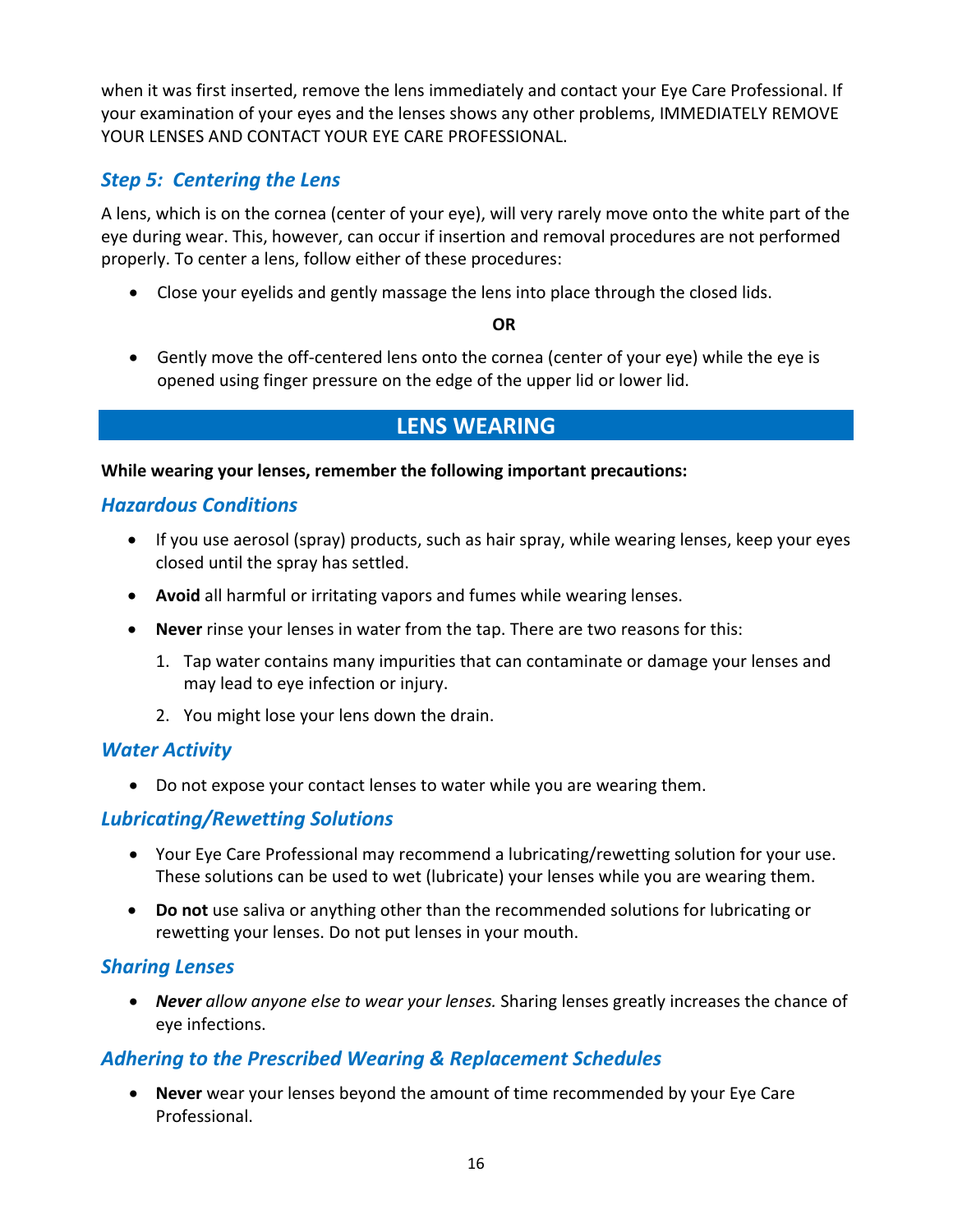**Always throw away** worn lenses as prescribed by your Eye Care Professional.

## **REMOVING YOUR LENSES**

**CAUTION:** Always be sure the lens is on the cornea (center of your eye) before attempting to remove it. Determine this by covering the other eye. If vision is blurred, the lens is either on the white part of the eye or it is not on the eye at all. To locate the lens, inspect the upper area of the eye by looking down into a mirror while pulling the upper lid up. Then inspect the lower area by pulling the lower lid down.

1. Wash, rinse and dry your hands thoroughly. You should follow the method that is recommended by your Eye Care Professional. Below is an example of one method.

### *Pinch Method:*

**Step 1.** Look up, slide the lens to the lower part of the eye using the forefinger.

**Step 2.** Gently pinch the lens between the thumb and forefinger.

**Step 3.** Remove the lens.

2. Follow the instructions in the next section, *"Caring for Your Lenses."*

**Note:** For your eye health, it is important that the lens moves freely on your eye. If the lens sticks (stops moving) on your eye, apply a few drops of the recommended rewetting solution. Wait until the lens begins to move freely on the eye before removing it. If non-movement of the lens continues, you should immediately consult your Eye Care Professional.

# **CARING FOR YOUR LENSES**

When you first get your lenses, you will be given a recommended cleaning and disinfectign routine by your Eye Care Professional.

Failure to follow the recommended procedures may result in development of serious eye problems, as discussed in the "Warnings" section.

When you remove your lenses between replacement periods, the lenses must be cleaned and disinfected before you put them back on your eyes, or you should throw them away and replace them with fresh lenses. Although, these lenses are intended for 2 week replacement (14 days), your Eye Care Professional will determine the lens replacement schedule that is best for you based on your individual needs.

For continued safe and comfortable wearing of your lenses, it is important that you first clean and rinse, then disinfect [and neutralize (for hydrogen peroxide systems)] your lenses after each removal, using the lens care products and procedures recommended by your Eye Care Professional. Cleaning and rinsing are necessary to remove mucus, secretions, films, or deposits that may have built up on your lenses during wearing. The ideal time to clean your lenses is immediately after removing them. Disinfecting is necessary to destroy harmful germs.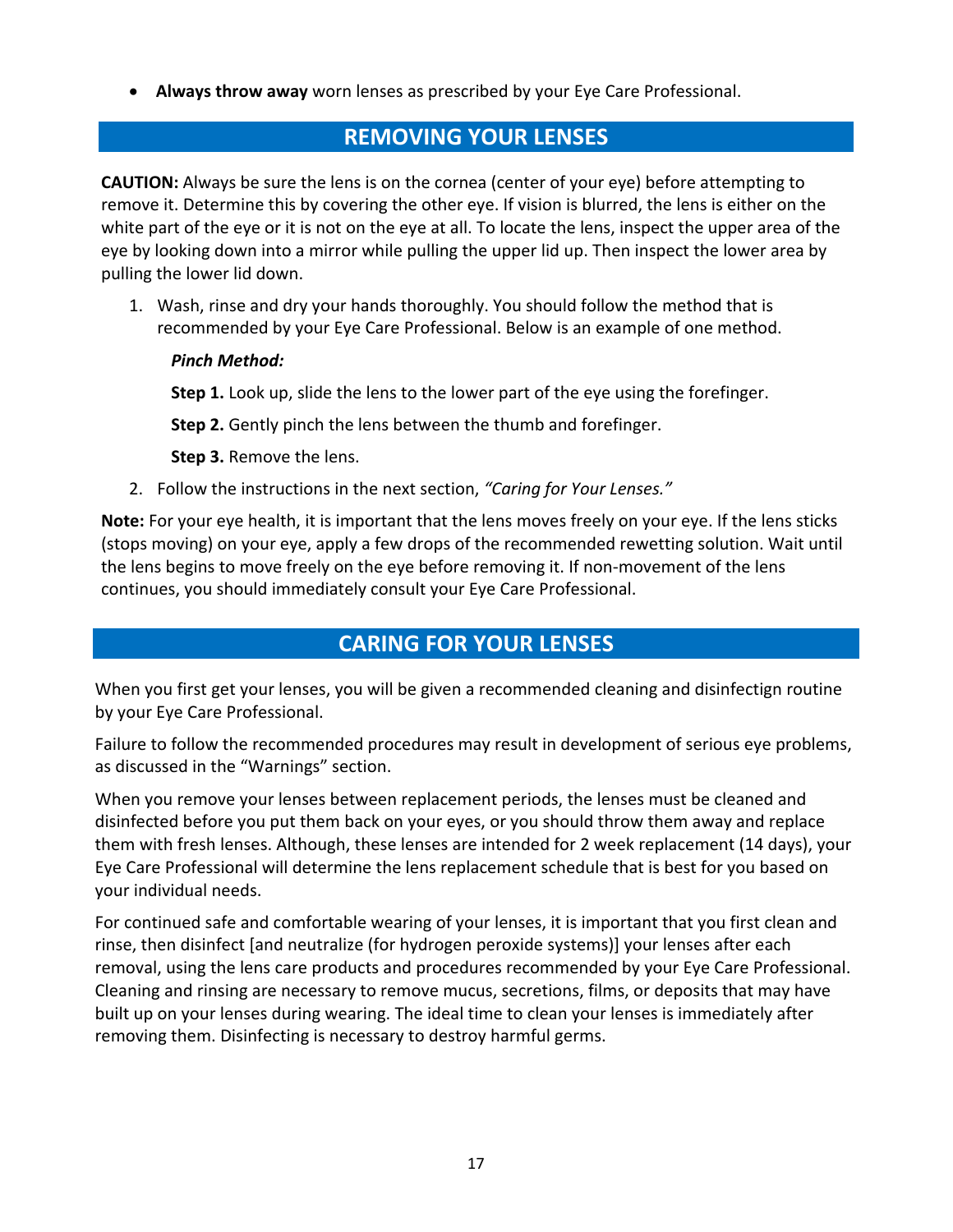## *Before You Start:*

- **Always** wash your hands thoroughly with a mild soap, rinse completely, and dry with a lint‐free towel before touching your lenses.
- Make sure you have the following supplies available:
	- Fresh cleaning and disinfecting solution, or a multi‐purpose solution as recommended by your Eye Care Professional. Do not change solution without consulting your Eye Care Professional.

*Never use solutions recommended for conventional hard contact lenses only*.

- Clean Lens Case

*When using hydrogen peroxide lens care systems, use ONLY the lens case provided with the hydrogen peroxide care system. This case is specially designed to neutralize the solution. Failure to use the specialized case will result in severe stinging, burning, and injury to the eye. Follow the recommendations on the hydrogen peroxide system labeling exclusively. Following disinfection with a peroxide system, the lenses should be rinsed with sterile saline.* 

## *Step 1: Cleaning & Disinfecting (Chemical – Not Heat)*

- 1. Always clean and disinfect the same lens first to avoid mix‐ups.
- 2. Follow the instructions provided in the cleaning & disinfecting product labeling or as recommended by your Eye Care Professional.

#### *DO NOT heat the disinfecting solution and lenses.*

**Caution:** Lenses that are chemically disinfected may absorb ingredients from the disinfecting solution that may be irritating to the eyes. A thorough rinse in fresh sterile saline (or another recommended solution) prior to placement on the eye should reduce the potential for irritation.

3. Rub and rinse your lenses according to the recommended lens rubbing and rinsing times in the labeling of your multi‐purpose solution to adequately disinfect your lenses.

#### **WARNING:**

- Rub and rinse your lenses for the recommended amount of time to help prevent serious eye infections.
- Never use water, saline solution, or rewetting drops to disinfect your lenses. These solutions will not disinfect your lenses. Not using the recommended disinfectant can lead to severe infection, vision loss, or blindness.
- 4. Put the lens into the correct chamber of the lens case.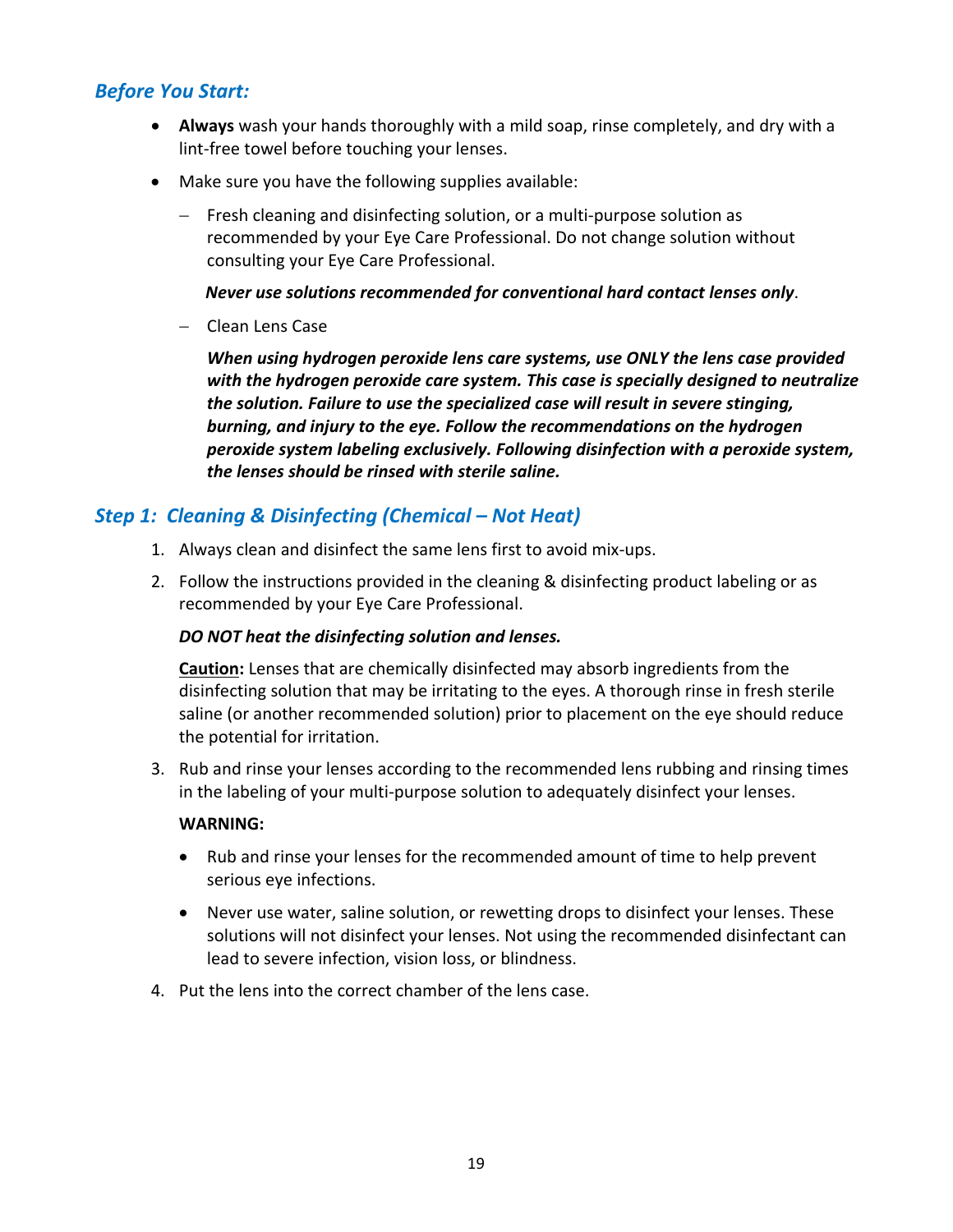## *Step 2: Storage*

 To store your lenses, first disinfect them, and then leave them in the closed/unopened case until you are ready to wear them.

*ALWAYS keep your lenses completely covered by a recommended disinfecting solution when the lenses are not being worn. Extended periods of drying (e.g. exposing the lens to air for 30 minutes or more) will make it harder for the lens to become wet again. If a lens does become dried out, discard it and replace with a fresh new lens.* 

- *Always store worn ACUVUE® OASYS with Transitions™ contact lenses in the lens case and out of direct sunlight.*
- If you will not be wearing your lenses immediately following disinfection, you should ask your Eye Care Professional for information about storing your lenses.
- Always empty and clean the contact lens case by rubbing with your finger and using fresh, sterile disinfecting solution/contact lens cleaner. Cleaning should be followed by rinsing with a fresh, sterile disinfecting solution (never use water) and wiping the lens case with fresh, clean tissue. If air‐drying, be sure that no residual solution remains in the case before allowing it to air‐dry.
- Replace your lens case according to the directions given to you by your Eye Care Professional or the labeling that came with your case.
- Contact lens cases can be a source of bacterial growth.

**WARNING:** Do not store your lenses or rinse your lens case with water or any non‐sterile solution. Only use fresh multi‐purpose solution so you do not contaminate your lenses or lens case. Use of non‐sterile solution can lead to severe infection, vision loss, or blindness.

# **EMERGENCIES**

If chemicals of any kind (household products, gardening solutions, laboratory chemicals, etc.) are splashed into your eyes: FLUSH EYES IMMEDIATELY WITH TAP WATER AND IMMEDIATELY CONTACT YOUR EYE CARE PROFESSIONAL OR VISIT A HOSPITAL EMERGENCY ROOM RIGHT AWAY.

# **INSTRUCTIONS FOR THE PRESBYOPIC PATIENT**

# **(MONOVISION)**

## *About Presbyopia and Vision Correction:*

- Presbyopia is a condition in which the natural lenses in the eyes lose some of their elasticity. This occurs normally with aging as the lenses lose some of their ability to change focus for different distances (loss of reading vision).
- Be aware that wearing a darkened ACUVUE® OASYS with Transitions™ lens on only one eye is not recommended because it may cause disturbances in your ability to accurately judge depth and the motion of objects. It may also create a cosmetic concern.
- Monovision is a method of correction for presbyopia using contact lenses in which one eye is corrected for distance vision and the other is corrected for near vision.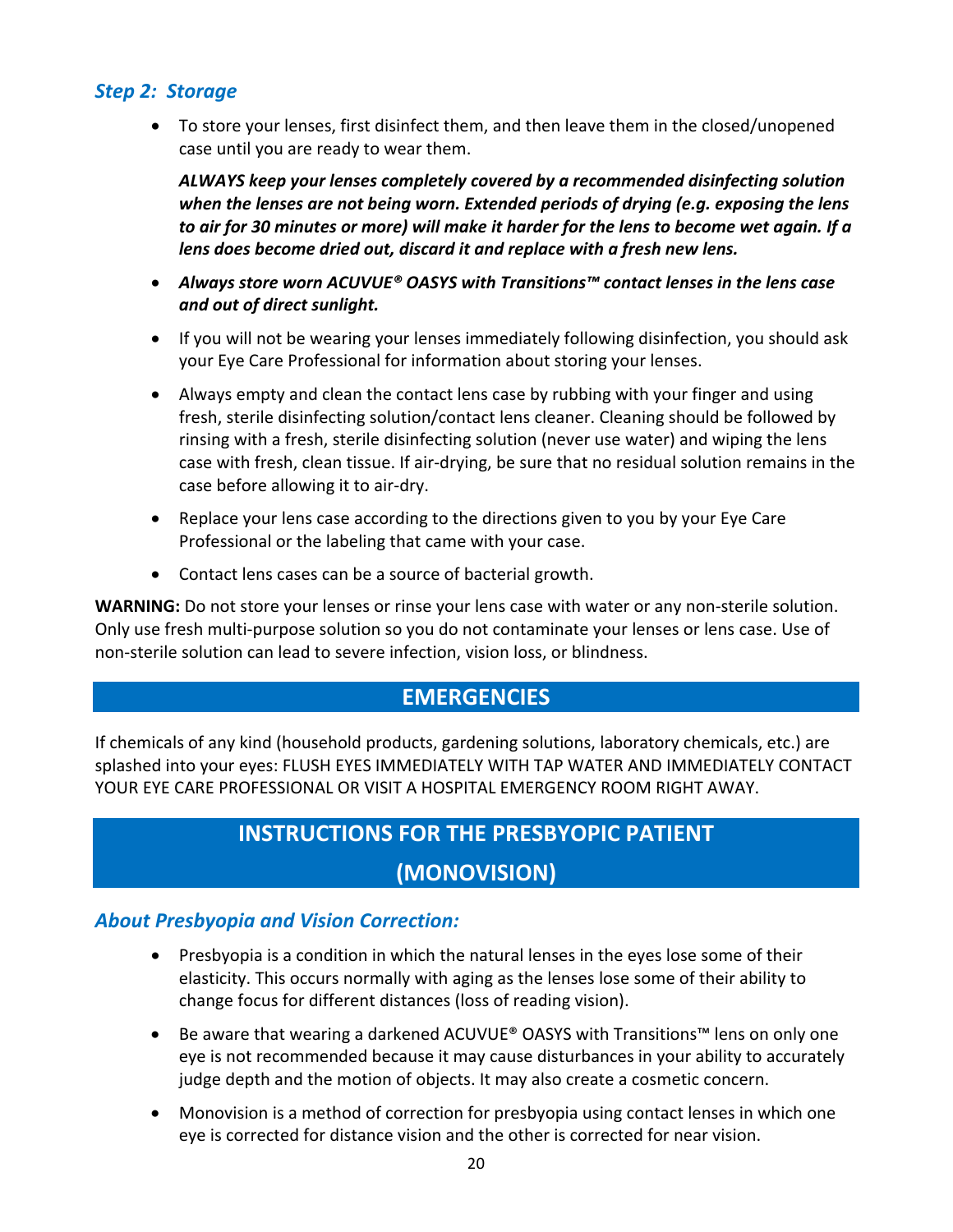# *Getting Used to Monovision Correction (Adaptation):*

- Be aware that, as with any type of lens correction, there are advantages and compromises to presbyopic contact lens correction. The benefit of clear near vision when looking straight‐ahead and upward that you get with your contact lenses for monovision correction may be accompanied by a vision compromise that may reduce the sharpness of your vision and depth perception for distance and near tasks. Some patients have experienced difficulty adapting to this. Symptoms, such as mild blurred vision and variable vision, may last for a brief period or for several weeks as you are getting used to the lenses. The longer these symptoms last, the poorer your chances may be for successful adaptation.
- You should avoid visually demanding situations during the initial adaptation period. It is recommended that you first wear these contact lenses in familiar situations that are not visually demanding. For example, it might be better to be a passenger rather than a driver of a car during the first days of lens wear. Also, it is recommended that you only drive with monovision correction if you pass your state driver's license requirements with this correction.
- It is important that you follow your Eye Care Professional's suggestions for getting used to presbyopic contact lens correction. You should discuss any concerns that you may have during and after the adaptation period.

## *Additional Correction Needs:*

- Some patients with monovision correction will need to wear their glasses over their contact lenses to provide the clearest vision for critical tasks. You should discuss this with your Eye Care Professional.
- Some patients will never be fully comfortable functioning under low levels of lighting, such as driving at night. If this happens, you may want to discuss with your Eye Care Professional having additional contact lenses prescribed so that both eyes are corrected for distance when sharp distance binocular vision is required from both eyes together.
- If you require very sharp near vision during prolonged close work, you may want to have additional contact lenses prescribed so that both eyes are corrected for near when sharp near vision is required from both eyes together.

**The decision to be fit with monovision correction is most appropriately left to your Eye Care Professional, in conjunction with you, after carefully considering and discussing your needs.**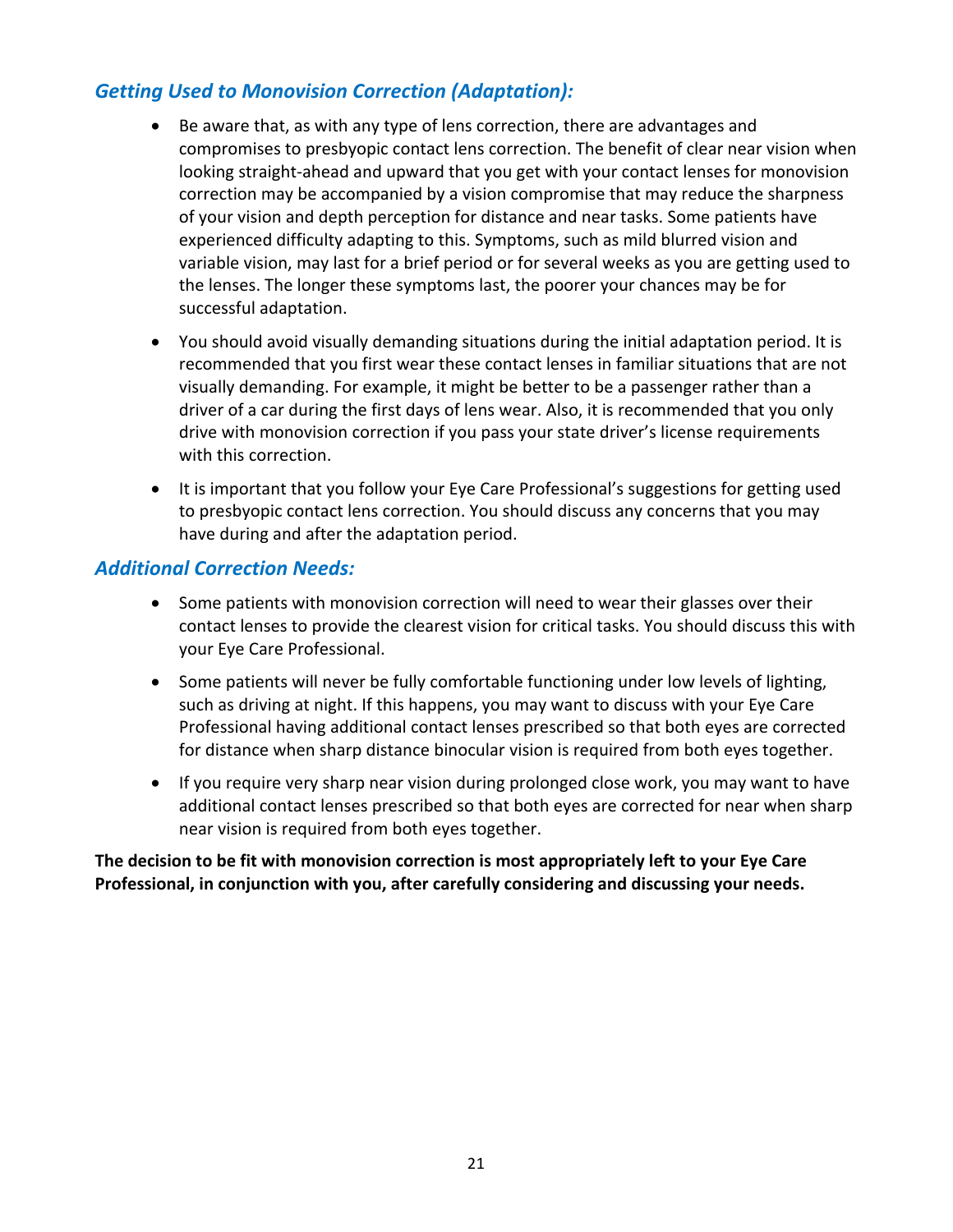# **WEARING AND APPOINTMENT SCHEDULE**

#### **Prescribed Wearing Schedule:**

| Day                     | <b>Wearing Time (Hours)</b> |
|-------------------------|-----------------------------|
| $\mathbf{1}$            |                             |
| $\mathbf{2}$            |                             |
| 3                       |                             |
| $\overline{\mathbf{4}}$ |                             |
| 5                       |                             |
| $\bf 6$                 |                             |
| $\overline{\mathbf{z}}$ |                             |
| ${\bf 8}$               |                             |
| $\boldsymbol{9}$        |                             |
| ${\bf 10}$              |                             |
| ${\bf 11}$              |                             |
| ${\bf 12}$              |                             |
| ${\bf 13}$              |                             |
| ${\bf 14}$              |                             |
|                         |                             |

#### **Appointment Schedule:**

| Minimum number of hours lenses to be worn at time of appointment: |       |  |
|-------------------------------------------------------------------|-------|--|
| Month:                                                            | Year: |  |
| Time:                                                             | Dav:  |  |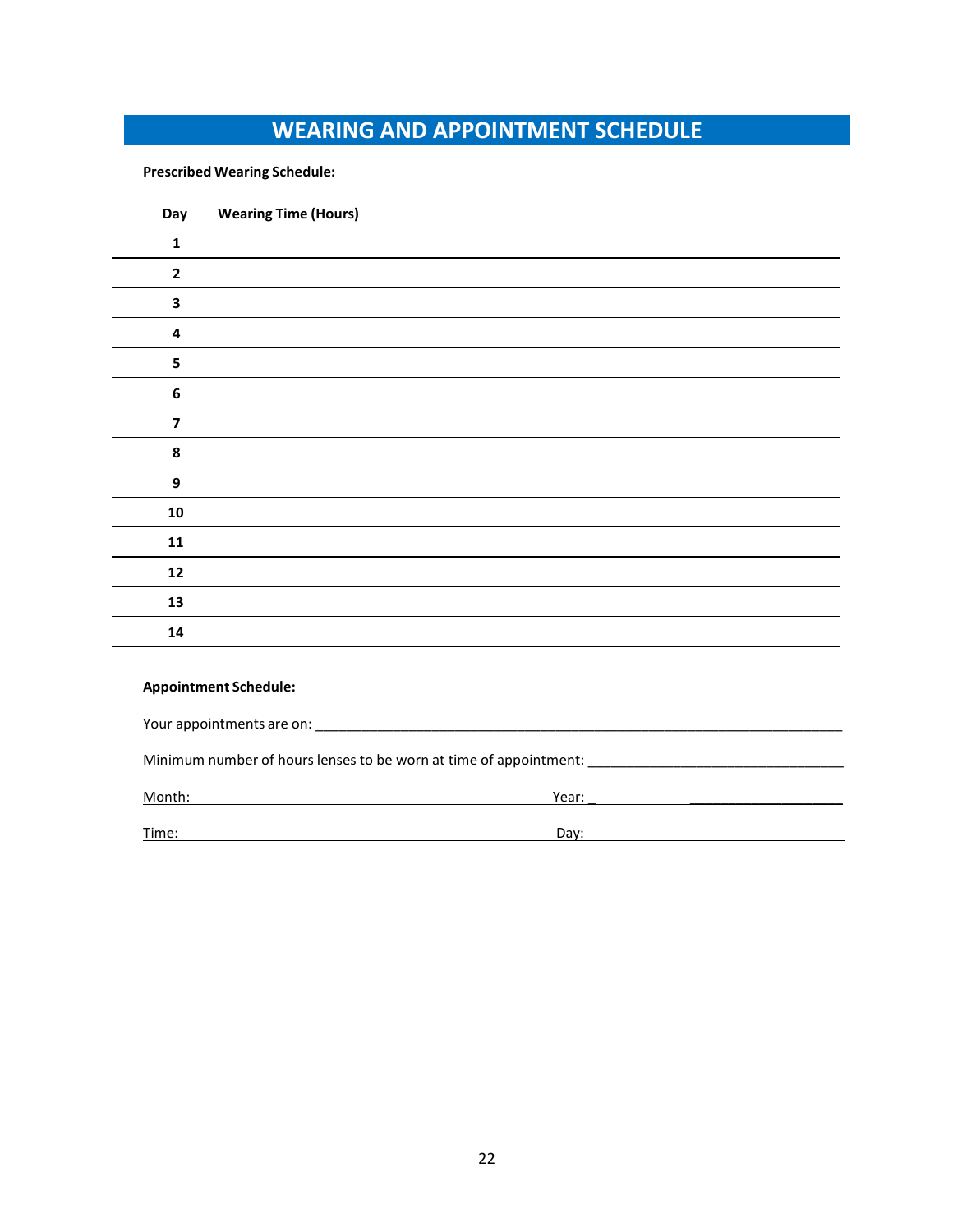# **PATIENT / EYE CARE PROFESSIONAL INFORMATION**

Next Appointment:

Date: Doctor: Address: Phone:

| Day            | Date | Hours Worn | Day | Date | Hours Worn |
|----------------|------|------------|-----|------|------------|
| $\mathbf{1}$   |      |            | 8   |      |            |
| $\overline{2}$ |      |            | 9   |      |            |
| $\overline{3}$ |      |            | 10  |      |            |
| $\overline{a}$ |      |            | 11  |      |            |
| 5              |      |            | 12  |      |            |
| 6              |      |            | 13  |      |            |
| 7              |      |            | 14  |      |            |

**IMPORTANT: If you experience any difficulty wearing your lenses or you do not understand the instructions given to you, DO NOT WAIT for your next appointment. CONTACT YOUR EYE CARE PROFESSIONAL IMMEDIATELY.**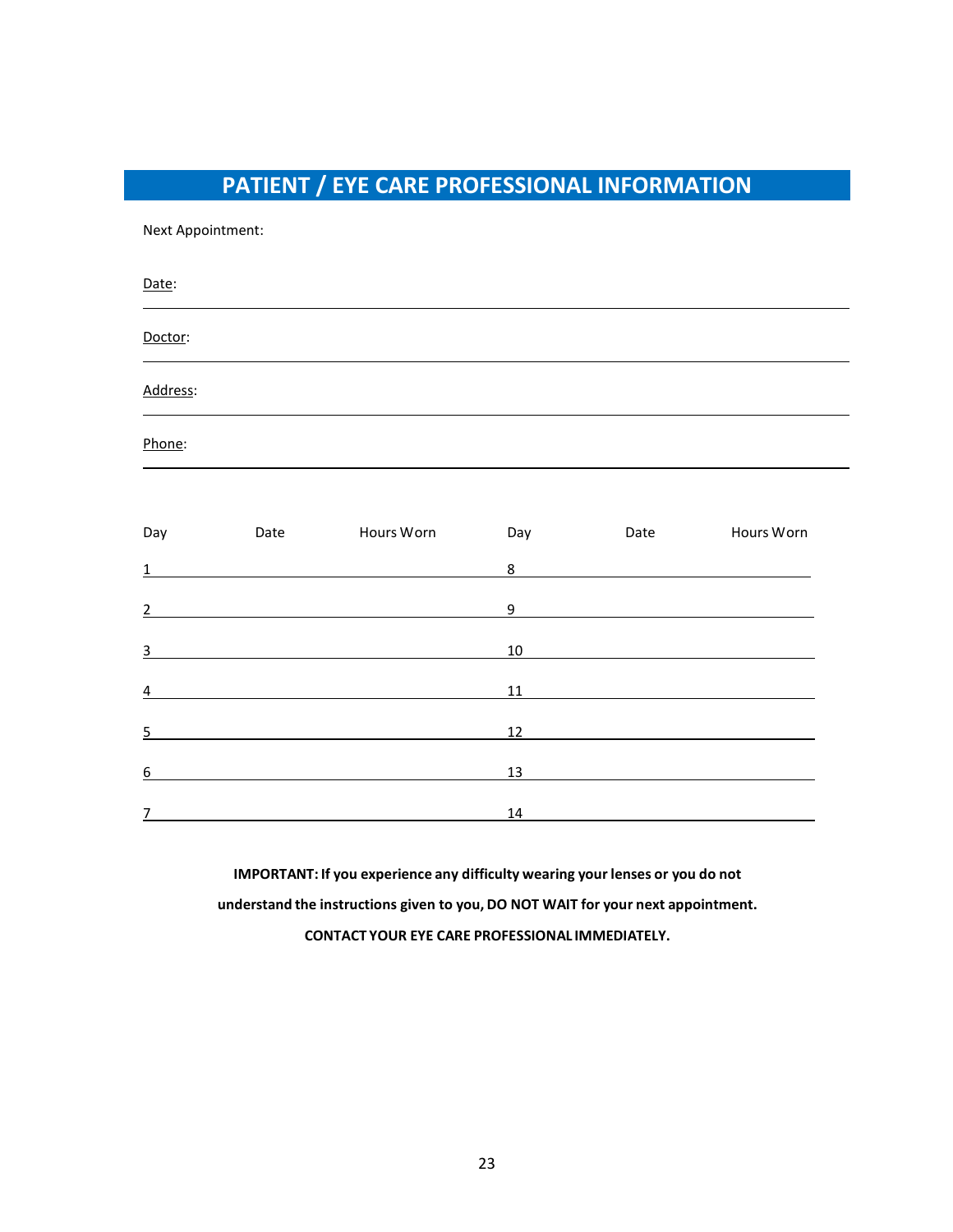| <b>NOTES</b> |  |
|--------------|--|
|              |  |
|              |  |
|              |  |
|              |  |
|              |  |
|              |  |
|              |  |
|              |  |
|              |  |
|              |  |
|              |  |
|              |  |
|              |  |
|              |  |
|              |  |
|              |  |
|              |  |
|              |  |
|              |  |
|              |  |
|              |  |
|              |  |
|              |  |
|              |  |
|              |  |
|              |  |